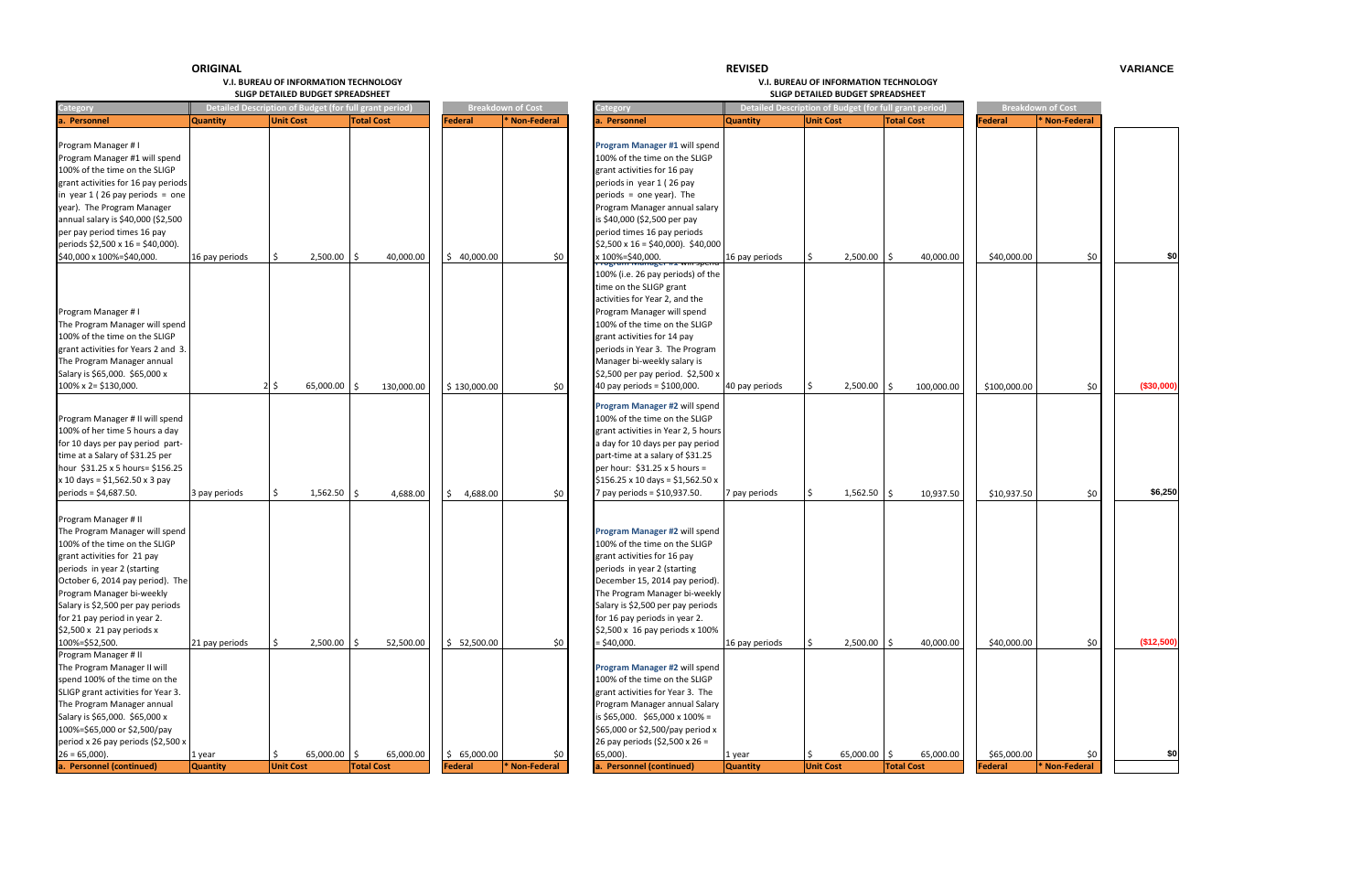**REVISED**

#### **V.I. BUREAU OF INFORMATIONSLIGP DETAILED**

 **TECHNOLOGY V.I. BUREAU OF INFORMATION TECHNOLOGY BUDGET SPREADSHEET SLIGP DETAILED BUDGET SPREADSHEET**

|                 |                  |                | d Description of Budget (for full grant period) |                              | <b>Breakdown of Cost</b> | Category                                                                                                                                                                                                                                                                                                                                                      |                          | Detailed Description of Budget (for full grant period) |                   |                         |                             | <b>Breakdown of Cost</b> |                      |
|-----------------|------------------|----------------|-------------------------------------------------|------------------------------|--------------------------|---------------------------------------------------------------------------------------------------------------------------------------------------------------------------------------------------------------------------------------------------------------------------------------------------------------------------------------------------------------|--------------------------|--------------------------------------------------------|-------------------|-------------------------|-----------------------------|--------------------------|----------------------|
| ods             | \$               | 2,500.00       | l \$<br>37,500.00                               | \$37,500.00                  | \$0                      | Program Manager #2 will spend<br>100% of the time on the SLIGP<br>grant activities for Year 4. The<br>Program Manager annual salary<br>is \$65,000. \$65,000 x 100% =<br>\$65,000 or \$2,500/pay period x<br>26 pay periods (\$2,500 x 26 =<br>\$65,000).<br>Program Manager #2 will spend<br>100% of the time on the SLIGP<br>grant for a portion of Year 5. | 1 year                   | $2,500.00$ \$<br>\$                                    |                   | 65,000.00               | \$65,000.00                 | \$0                      | \$27,500             |
|                 |                  |                | 329,688.00                                      | 329,688.00                   | 0.00                     | The Program Manager annual<br>salary is \$65,000 or \$2,500 for<br>18 pay periods. \$2,500 x 18 x<br>$100\% = $45,000.$<br><b>Total Personnel</b>                                                                                                                                                                                                             | 18 pay periods           | $2,500.00$ \$<br>\$                                    |                   | 45,000.00<br>365,938.00 | \$45,000.00<br>\$365,938.00 | 0.00                     | \$45,000<br>\$36,250 |
|                 | <b>Unit Cost</b> |                | <b>Total Cost</b>                               | <b>Federal</b>               | Non-Federal              | <b>b.</b> Fringe Benefits                                                                                                                                                                                                                                                                                                                                     | <b>Quantity</b>          | <b>Unit Cost</b>                                       | <b>Total Cost</b> |                         | Federal                     | Non-Federal              |                      |
|                 | \$               | $14,386.00$ \$ | 43,158.00                                       | \$43,158.00                  | \$0                      | <b>Program Manager #1</b><br>Fringe is calculated at<br>approximately 27% of Salary, for<br>the 100% of the time spent on<br>SLIGP activities.<br>Program Manager # 2 Fringe is                                                                                                                                                                               | 3 years                  |                                                        | \$                | 37,800.00               | \$37,800.00                 | \$0                      | (\$5,358)            |
|                 | \$               | 23,921.00 \$   | 47,842.00                                       | \$47,842.00                  | \$0                      | calculated at approximately 41%<br>of Salary.<br>Program Manager #2 Fringe is<br>calculated at approximately 44%                                                                                                                                                                                                                                              | 2 Years                  |                                                        | \$                | 47,534.00               | \$47,534.00                 | \$0                      | (\$308)              |
| ods             | \$               | $1,124.00$ \$  | 16,860.00                                       | \$16,860.00                  | \$0                      | of Salary.<br>Program Manager #2 Fringe is<br>calculated at approximately 47%<br>of Salary.                                                                                                                                                                                                                                                                   | 1 year<br>18 pay periods |                                                        | \$<br>\$          | 28,600.00<br>21,150.00  | \$28,600.00<br>\$21,150.00  | \$0<br>\$0               | \$11,740<br>\$21,150 |
|                 |                  |                | 107,860.00                                      | 107,860.00                   | 0.00                     | <b>Total Fringe Benefits</b>                                                                                                                                                                                                                                                                                                                                  |                          |                                                        |                   | 135,084.00              | \$135,084.00                | 0.00                     | \$27,224             |
|                 | <b>Unit Cost</b> |                | <b>Total Cost</b>                               | Federal                      | Non-Federal              | : Travel<br><b>Pre-Award Cost-Consultation</b><br>Meeting 05/14-05/16/2013<br>Travel to National Meetings for 9                                                                                                                                                                                                                                               | <b>Quantity</b>          | <b>Unit Cost</b>                                       | <b>Total Cost</b> |                         | <b>Federal</b>              | Non-Federal              |                      |
|                 | 95               | $777.44$ \$    | 6,997.00                                        | 6,997.00                     | \$0                      | Individuals for airfare<br>Per Diem @ \$75.00/day for 9<br>persons for 4 days                                                                                                                                                                                                                                                                                 |                          | $9\sqrt{5}$                                            | $777.44$ \$       | 6,997.00                | \$6,997.00                  | \$0                      | \$0                  |
| $36\frac{1}{2}$ |                  | 75.00 \$       | 2,700.00                                        | 2,700.00                     | \$0                      | (\$300/person).<br>Hotel for Pre-Award Workshop<br>for 8 persons (one person will<br>have no hotel cost) cost per day<br>\$255.67 for four (4) days (3                                                                                                                                                                                                        |                          | $36\overline{\smash{\circ}}$                           | 75.00 \$          | 2,700.00                | \$2,700.00                  | \$0                      | \$0                  |
|                 | $8\overline{5}$  | 767.01 \$      | 6,136.00                                        | 6,136.00<br>\$               | \$0                      | nights)<br>Incidental cost @ \$100/person<br>for taxi, metro, checked                                                                                                                                                                                                                                                                                         |                          | $8\overline{5}$                                        | 767.01 \$         | 6,136.00                | \$6,136.00                  | \$0                      | \$0                  |
|                 | $9\frac{1}{2}$   | $100.00$ \$    | 900.00<br>16,733<br>Ŝ.                          | 900.00<br>\$<br>16,733<br>\$ | $$0$$                    | baggage.<br><b>Total Pre-Award Cost for Travel</b>                                                                                                                                                                                                                                                                                                            |                          | $9\overline{\phantom{0}}$                              | $100.00$ \$<br>\$ | 900.00<br>16,733        | \$900.00                    | \$0                      | \$0                  |
|                 | <b>Unit Cost</b> |                | <b>Total Cost</b>                               | <b>Federal</b>               | \$0<br>Non-Federal       | c. Travel                                                                                                                                                                                                                                                                                                                                                     | <b>Quantity</b>          | <b>Unit Cost</b>                                       | <b>Total Cost</b> |                         | \$16,733.00<br>Federal      | \$0<br>Non-Federal       | \$0                  |
|                 |                  |                |                                                 |                              |                          | <b>Post-Award Cost</b>                                                                                                                                                                                                                                                                                                                                        |                          |                                                        |                   |                         |                             |                          |                      |

#### **REVISED VARIANCE**

| Program Manager #2 The<br>Program Manager II will spend<br>100% of the time on the SLIGP<br>Program Manager #2 will spend<br>100% of the time on the SLIGP<br>Grant for a portion of Year 4 until<br>grant activities for Year 4. The<br>The Program Manager annual<br>Program Manager annual salary<br>is $$65,000$ . $$65,000 \times 100\% =$<br>\$65,000 or \$2,500/pay period x<br>26 pay periods (\$2,500 x 26 =<br>\$0<br>\$0<br>$2,500.00$ \$<br>37,500.00<br>\$37,500.00<br>\$65,000).<br>$2,500.00$ \$<br>65,000.00<br>\$65,000.00<br>15 pay periods<br>1 year<br>Program Manager #2 will spend<br>100% of the time on the SLIGP<br>grant for a portion of Year 5.<br>The Program Manager annual<br>salary is \$65,000 or \$2,500 for<br>18 pay periods. \$2,500 x 18 x<br>$100\% = $45,000.$<br>2,500.00<br>\$45,000.00<br>45,000.00<br>18 pay periods<br>l \$<br><b>Total Personnel</b><br><b>Total Personnel</b><br>\$365,938.00<br>329.688.00<br>0.00<br>365,938.00<br>0.00<br>329,688.00<br>Non-Federal<br><b>Unit Cost</b><br><b>Unit Cost</b><br><b>Total Cost</b><br><b>Federal</b><br><b>Total Cost</b><br><b>Non-Federal</b><br><b>Quantity</b><br><b>b.</b> Fringe Benefits<br><b>Quantity</b><br>Federal<br><b>b.</b> Fringe Benefits<br><b>Program Manager #1</b><br>Fringe is calculated at<br>approximately 25.388% of Salary,<br>approximately 27% of Salary, for<br>the 100% of the time spent on<br>for the 100% of the time spent<br>14,386.00 \$<br>\$0<br>\$37,800.00<br>\$0<br>on SLIGP activities.<br>43,158.00<br>\$43,158.00<br>SLIGP activities.<br>37,800.00<br>3 years<br>3 years<br>Program Manager # 2 Fringe is<br>Program Manager # II Fringe is<br>calculated at approximately<br>calculated at approximately 41%<br>2 Years<br>23,921.00 \$<br>47,842.00<br>\$47,842.00<br>\$0<br>2 Years<br>47,534.00<br>\$47,534.00<br>\$0<br>of Salary.<br>Program Manager #2 Fringe is<br>Program Manager # II Fringe is<br>calculated at approximately<br>calculated at approximately 44%<br>16,860.00<br>\$16,860.00<br>\$0<br>28,600.00<br>\$28,600.00<br>\$0<br>$1,124.00$ \$<br>of Salary.<br>15 pay periods<br>1 year<br>Program Manager #2 Fringe is<br>calculated at approximately 47%<br>\$21,150<br>of Salary.<br>18 pay periods<br>\$21,150.00<br>\$0<br>21,150.00<br><b>Total Fringe Benefits</b><br><b>Total Fringe Benefits</b><br>0.00<br>107,860.00<br>107,860.00<br>0.00<br>135,084.00<br>\$135,084.00<br>Non-Federal<br><b>Quantity</b><br><b>Unit Cost</b><br>Federal<br><b>Quantity</b><br><b>Unit Cost</b><br>Non-Federal<br>Travel<br><b>Total Cost</b><br>Travel<br><b>Total Cost</b><br>Federal<br><b>Pre-Award Cost-Consultation</b><br><b>Pre-Award Cost-Consultation</b><br>Meeting 05/14-05/16/2013<br>Travel to National Meetings for 9<br>Travel to National Meetings for 9<br>$\frac{1}{2}$<br>\$0<br>777.44 \$<br>6,997.00<br>6,997.00<br>\$0<br>Individuals for airfare<br>6,997.00<br>\$6,997.00<br>Individuals for airfare<br>9\$<br>777.44 \$<br>S.<br>Per Diem @ \$75.00/day for 9<br>Per Diem @ \$75.00/day for 9<br>persons for 4 days<br>persons for 4 days<br>$36\frac{1}{2}$<br>75.00 \$<br>\$0<br>(\$300/person).<br>\$0<br>(\$300/person).<br>2,700.00<br>\$2,700.00<br>$36 \,$ \$<br>75.00 \$<br>2,700.00<br>\$2,700.00<br>Hotel for Pre-Award Workshop<br>Hotel for Pre-Award Workshop<br>for 8 persons (one person will<br>for 8 persons (one person will<br>have no hotel cost) cost per day<br>have no hotel cost) cost per day<br>\$255.67 for four (4) days (3<br>$8\,$ \$<br>767.01 \$<br>6,136.00<br>6,136.00<br>\$0<br>nights)<br>767.01 \$<br>\$0<br>8\$<br>6,136.00<br>\$6,136.00<br>nights)<br>S.<br>Incidental cost @ \$100/person<br>Incidental cost @ \$100/person<br>for taxi, metro, checked<br>$9\overline{\phantom{0}}$<br>$100.00$ \$<br>900.00<br>900.00<br>\$0<br>$100.00$ \$<br>\$0<br>9 \$<br>900.00<br>\$900.00<br>baggage.<br>16,733<br>16,733<br>۱\$.<br>۱Ś.<br><b>Total Pre-Award Cost for Travel</b><br>16,733<br>Ŝ<br>\$0<br>\$0\$<br>\$0\$<br>\$16,733.00<br>c. Travel (continued)<br><b>Quantity</b><br><b>Unit Cost</b><br>Non-Federal<br>c. Travel<br><b>Quantity</b><br><b>Unit Cost</b><br><b>Total Cost</b><br>Non-Federal<br><b>Total Cost</b><br>Federal<br>Federal | Category                                                                                                                                                                  | Detailed Description of Budget (for full grant period) |  |  |  | <b>Breakdown of Cost</b> | Category               | Detailed Description of Budget (for full grant period) |  |  | <b>Breakdown of Cost</b> |                      |
|----------------------------------------------------------------------------------------------------------------------------------------------------------------------------------------------------------------------------------------------------------------------------------------------------------------------------------------------------------------------------------------------------------------------------------------------------------------------------------------------------------------------------------------------------------------------------------------------------------------------------------------------------------------------------------------------------------------------------------------------------------------------------------------------------------------------------------------------------------------------------------------------------------------------------------------------------------------------------------------------------------------------------------------------------------------------------------------------------------------------------------------------------------------------------------------------------------------------------------------------------------------------------------------------------------------------------------------------------------------------------------------------------------------------------------------------------------------------------------------------------------------------------------------------------------------------------------------------------------------------------------------------------------------------------------------------------------------------------------------------------------------------------------------------------------------------------------------------------------------------------------------------------------------------------------------------------------------------------------------------------------------------------------------------------------------------------------------------------------------------------------------------------------------------------------------------------------------------------------------------------------------------------------------------------------------------------------------------------------------------------------------------------------------------------------------------------------------------------------------------------------------------------------------------------------------------------------------------------------------------------------------------------------------------------------------------------------------------------------------------------------------------------------------------------------------------------------------------------------------------------------------------------------------------------------------------------------------------------------------------------------------------------------------------------------------------------------------------------------------------------------------------------------------------------------------------------------------------------------------------------------------------------------------------------------------------------------------------------------------------------------------------------------------------------------------------------------------------------------------------------------------------------------------------------------------------------------------------------------------------------------------------------------------------------------------------------------------------------------------------------------------------------------------------------------------------------------------------------------------------------------------------------------------------------------------------------------------------------------------------------------------------------------------------------------------------------------------------------------------------------------------------------------------------------------------------------------------------------------------------------------------------------------------|---------------------------------------------------------------------------------------------------------------------------------------------------------------------------|--------------------------------------------------------|--|--|--|--------------------------|------------------------|--------------------------------------------------------|--|--|--------------------------|----------------------|
|                                                                                                                                                                                                                                                                                                                                                                                                                                                                                                                                                                                                                                                                                                                                                                                                                                                                                                                                                                                                                                                                                                                                                                                                                                                                                                                                                                                                                                                                                                                                                                                                                                                                                                                                                                                                                                                                                                                                                                                                                                                                                                                                                                                                                                                                                                                                                                                                                                                                                                                                                                                                                                                                                                                                                                                                                                                                                                                                                                                                                                                                                                                                                                                                                                                                                                                                                                                                                                                                                                                                                                                                                                                                                                                                                                                                                                                                                                                                                                                                                                                                                                                                                                                                                                                                                        | 02/16/2017 due lack of funds.<br>salary is \$65,000 or \$2500 x per<br>pay period for 15 pay days @<br>\$2,500.00 = \$37,500 \$37,500 (15<br>pay days X\$2,500= \$37,500) |                                                        |  |  |  |                          |                        |                                                        |  |  |                          | \$27,500             |
|                                                                                                                                                                                                                                                                                                                                                                                                                                                                                                                                                                                                                                                                                                                                                                                                                                                                                                                                                                                                                                                                                                                                                                                                                                                                                                                                                                                                                                                                                                                                                                                                                                                                                                                                                                                                                                                                                                                                                                                                                                                                                                                                                                                                                                                                                                                                                                                                                                                                                                                                                                                                                                                                                                                                                                                                                                                                                                                                                                                                                                                                                                                                                                                                                                                                                                                                                                                                                                                                                                                                                                                                                                                                                                                                                                                                                                                                                                                                                                                                                                                                                                                                                                                                                                                                                        |                                                                                                                                                                           |                                                        |  |  |  |                          |                        |                                                        |  |  |                          | \$45,000<br>\$36,250 |
|                                                                                                                                                                                                                                                                                                                                                                                                                                                                                                                                                                                                                                                                                                                                                                                                                                                                                                                                                                                                                                                                                                                                                                                                                                                                                                                                                                                                                                                                                                                                                                                                                                                                                                                                                                                                                                                                                                                                                                                                                                                                                                                                                                                                                                                                                                                                                                                                                                                                                                                                                                                                                                                                                                                                                                                                                                                                                                                                                                                                                                                                                                                                                                                                                                                                                                                                                                                                                                                                                                                                                                                                                                                                                                                                                                                                                                                                                                                                                                                                                                                                                                                                                                                                                                                                                        |                                                                                                                                                                           |                                                        |  |  |  |                          |                        |                                                        |  |  |                          |                      |
|                                                                                                                                                                                                                                                                                                                                                                                                                                                                                                                                                                                                                                                                                                                                                                                                                                                                                                                                                                                                                                                                                                                                                                                                                                                                                                                                                                                                                                                                                                                                                                                                                                                                                                                                                                                                                                                                                                                                                                                                                                                                                                                                                                                                                                                                                                                                                                                                                                                                                                                                                                                                                                                                                                                                                                                                                                                                                                                                                                                                                                                                                                                                                                                                                                                                                                                                                                                                                                                                                                                                                                                                                                                                                                                                                                                                                                                                                                                                                                                                                                                                                                                                                                                                                                                                                        | Program Manager #1<br>Fringe is calculated at                                                                                                                             |                                                        |  |  |  |                          |                        |                                                        |  |  |                          | (\$5,358)            |
|                                                                                                                                                                                                                                                                                                                                                                                                                                                                                                                                                                                                                                                                                                                                                                                                                                                                                                                                                                                                                                                                                                                                                                                                                                                                                                                                                                                                                                                                                                                                                                                                                                                                                                                                                                                                                                                                                                                                                                                                                                                                                                                                                                                                                                                                                                                                                                                                                                                                                                                                                                                                                                                                                                                                                                                                                                                                                                                                                                                                                                                                                                                                                                                                                                                                                                                                                                                                                                                                                                                                                                                                                                                                                                                                                                                                                                                                                                                                                                                                                                                                                                                                                                                                                                                                                        |                                                                                                                                                                           |                                                        |  |  |  |                          |                        |                                                        |  |  |                          |                      |
|                                                                                                                                                                                                                                                                                                                                                                                                                                                                                                                                                                                                                                                                                                                                                                                                                                                                                                                                                                                                                                                                                                                                                                                                                                                                                                                                                                                                                                                                                                                                                                                                                                                                                                                                                                                                                                                                                                                                                                                                                                                                                                                                                                                                                                                                                                                                                                                                                                                                                                                                                                                                                                                                                                                                                                                                                                                                                                                                                                                                                                                                                                                                                                                                                                                                                                                                                                                                                                                                                                                                                                                                                                                                                                                                                                                                                                                                                                                                                                                                                                                                                                                                                                                                                                                                                        | 39.155% of Salary.                                                                                                                                                        |                                                        |  |  |  |                          |                        |                                                        |  |  |                          | (\$308)              |
|                                                                                                                                                                                                                                                                                                                                                                                                                                                                                                                                                                                                                                                                                                                                                                                                                                                                                                                                                                                                                                                                                                                                                                                                                                                                                                                                                                                                                                                                                                                                                                                                                                                                                                                                                                                                                                                                                                                                                                                                                                                                                                                                                                                                                                                                                                                                                                                                                                                                                                                                                                                                                                                                                                                                                                                                                                                                                                                                                                                                                                                                                                                                                                                                                                                                                                                                                                                                                                                                                                                                                                                                                                                                                                                                                                                                                                                                                                                                                                                                                                                                                                                                                                                                                                                                                        | 44.96 % of Salary.                                                                                                                                                        |                                                        |  |  |  |                          |                        |                                                        |  |  |                          | \$11,740             |
|                                                                                                                                                                                                                                                                                                                                                                                                                                                                                                                                                                                                                                                                                                                                                                                                                                                                                                                                                                                                                                                                                                                                                                                                                                                                                                                                                                                                                                                                                                                                                                                                                                                                                                                                                                                                                                                                                                                                                                                                                                                                                                                                                                                                                                                                                                                                                                                                                                                                                                                                                                                                                                                                                                                                                                                                                                                                                                                                                                                                                                                                                                                                                                                                                                                                                                                                                                                                                                                                                                                                                                                                                                                                                                                                                                                                                                                                                                                                                                                                                                                                                                                                                                                                                                                                                        |                                                                                                                                                                           |                                                        |  |  |  |                          |                        |                                                        |  |  |                          |                      |
|                                                                                                                                                                                                                                                                                                                                                                                                                                                                                                                                                                                                                                                                                                                                                                                                                                                                                                                                                                                                                                                                                                                                                                                                                                                                                                                                                                                                                                                                                                                                                                                                                                                                                                                                                                                                                                                                                                                                                                                                                                                                                                                                                                                                                                                                                                                                                                                                                                                                                                                                                                                                                                                                                                                                                                                                                                                                                                                                                                                                                                                                                                                                                                                                                                                                                                                                                                                                                                                                                                                                                                                                                                                                                                                                                                                                                                                                                                                                                                                                                                                                                                                                                                                                                                                                                        |                                                                                                                                                                           |                                                        |  |  |  |                          |                        |                                                        |  |  |                          | \$27,224             |
|                                                                                                                                                                                                                                                                                                                                                                                                                                                                                                                                                                                                                                                                                                                                                                                                                                                                                                                                                                                                                                                                                                                                                                                                                                                                                                                                                                                                                                                                                                                                                                                                                                                                                                                                                                                                                                                                                                                                                                                                                                                                                                                                                                                                                                                                                                                                                                                                                                                                                                                                                                                                                                                                                                                                                                                                                                                                                                                                                                                                                                                                                                                                                                                                                                                                                                                                                                                                                                                                                                                                                                                                                                                                                                                                                                                                                                                                                                                                                                                                                                                                                                                                                                                                                                                                                        |                                                                                                                                                                           |                                                        |  |  |  |                          |                        |                                                        |  |  |                          |                      |
|                                                                                                                                                                                                                                                                                                                                                                                                                                                                                                                                                                                                                                                                                                                                                                                                                                                                                                                                                                                                                                                                                                                                                                                                                                                                                                                                                                                                                                                                                                                                                                                                                                                                                                                                                                                                                                                                                                                                                                                                                                                                                                                                                                                                                                                                                                                                                                                                                                                                                                                                                                                                                                                                                                                                                                                                                                                                                                                                                                                                                                                                                                                                                                                                                                                                                                                                                                                                                                                                                                                                                                                                                                                                                                                                                                                                                                                                                                                                                                                                                                                                                                                                                                                                                                                                                        | Meeting 05/14-05/16/2013                                                                                                                                                  |                                                        |  |  |  |                          |                        |                                                        |  |  |                          |                      |
|                                                                                                                                                                                                                                                                                                                                                                                                                                                                                                                                                                                                                                                                                                                                                                                                                                                                                                                                                                                                                                                                                                                                                                                                                                                                                                                                                                                                                                                                                                                                                                                                                                                                                                                                                                                                                                                                                                                                                                                                                                                                                                                                                                                                                                                                                                                                                                                                                                                                                                                                                                                                                                                                                                                                                                                                                                                                                                                                                                                                                                                                                                                                                                                                                                                                                                                                                                                                                                                                                                                                                                                                                                                                                                                                                                                                                                                                                                                                                                                                                                                                                                                                                                                                                                                                                        |                                                                                                                                                                           |                                                        |  |  |  |                          |                        |                                                        |  |  |                          | \$0                  |
|                                                                                                                                                                                                                                                                                                                                                                                                                                                                                                                                                                                                                                                                                                                                                                                                                                                                                                                                                                                                                                                                                                                                                                                                                                                                                                                                                                                                                                                                                                                                                                                                                                                                                                                                                                                                                                                                                                                                                                                                                                                                                                                                                                                                                                                                                                                                                                                                                                                                                                                                                                                                                                                                                                                                                                                                                                                                                                                                                                                                                                                                                                                                                                                                                                                                                                                                                                                                                                                                                                                                                                                                                                                                                                                                                                                                                                                                                                                                                                                                                                                                                                                                                                                                                                                                                        |                                                                                                                                                                           |                                                        |  |  |  |                          |                        |                                                        |  |  |                          | \$0                  |
|                                                                                                                                                                                                                                                                                                                                                                                                                                                                                                                                                                                                                                                                                                                                                                                                                                                                                                                                                                                                                                                                                                                                                                                                                                                                                                                                                                                                                                                                                                                                                                                                                                                                                                                                                                                                                                                                                                                                                                                                                                                                                                                                                                                                                                                                                                                                                                                                                                                                                                                                                                                                                                                                                                                                                                                                                                                                                                                                                                                                                                                                                                                                                                                                                                                                                                                                                                                                                                                                                                                                                                                                                                                                                                                                                                                                                                                                                                                                                                                                                                                                                                                                                                                                                                                                                        | \$255.67 for four (4) days (3                                                                                                                                             |                                                        |  |  |  |                          |                        |                                                        |  |  |                          |                      |
|                                                                                                                                                                                                                                                                                                                                                                                                                                                                                                                                                                                                                                                                                                                                                                                                                                                                                                                                                                                                                                                                                                                                                                                                                                                                                                                                                                                                                                                                                                                                                                                                                                                                                                                                                                                                                                                                                                                                                                                                                                                                                                                                                                                                                                                                                                                                                                                                                                                                                                                                                                                                                                                                                                                                                                                                                                                                                                                                                                                                                                                                                                                                                                                                                                                                                                                                                                                                                                                                                                                                                                                                                                                                                                                                                                                                                                                                                                                                                                                                                                                                                                                                                                                                                                                                                        |                                                                                                                                                                           |                                                        |  |  |  |                          |                        |                                                        |  |  |                          | \$0                  |
|                                                                                                                                                                                                                                                                                                                                                                                                                                                                                                                                                                                                                                                                                                                                                                                                                                                                                                                                                                                                                                                                                                                                                                                                                                                                                                                                                                                                                                                                                                                                                                                                                                                                                                                                                                                                                                                                                                                                                                                                                                                                                                                                                                                                                                                                                                                                                                                                                                                                                                                                                                                                                                                                                                                                                                                                                                                                                                                                                                                                                                                                                                                                                                                                                                                                                                                                                                                                                                                                                                                                                                                                                                                                                                                                                                                                                                                                                                                                                                                                                                                                                                                                                                                                                                                                                        | for taxi, metro, checked baggage.                                                                                                                                         |                                                        |  |  |  |                          |                        |                                                        |  |  |                          | \$0                  |
|                                                                                                                                                                                                                                                                                                                                                                                                                                                                                                                                                                                                                                                                                                                                                                                                                                                                                                                                                                                                                                                                                                                                                                                                                                                                                                                                                                                                                                                                                                                                                                                                                                                                                                                                                                                                                                                                                                                                                                                                                                                                                                                                                                                                                                                                                                                                                                                                                                                                                                                                                                                                                                                                                                                                                                                                                                                                                                                                                                                                                                                                                                                                                                                                                                                                                                                                                                                                                                                                                                                                                                                                                                                                                                                                                                                                                                                                                                                                                                                                                                                                                                                                                                                                                                                                                        | <b>Total Pre-Award Cost for Travel</b>                                                                                                                                    |                                                        |  |  |  |                          |                        |                                                        |  |  |                          |                      |
|                                                                                                                                                                                                                                                                                                                                                                                                                                                                                                                                                                                                                                                                                                                                                                                                                                                                                                                                                                                                                                                                                                                                                                                                                                                                                                                                                                                                                                                                                                                                                                                                                                                                                                                                                                                                                                                                                                                                                                                                                                                                                                                                                                                                                                                                                                                                                                                                                                                                                                                                                                                                                                                                                                                                                                                                                                                                                                                                                                                                                                                                                                                                                                                                                                                                                                                                                                                                                                                                                                                                                                                                                                                                                                                                                                                                                                                                                                                                                                                                                                                                                                                                                                                                                                                                                        |                                                                                                                                                                           |                                                        |  |  |  |                          |                        |                                                        |  |  |                          |                      |
|                                                                                                                                                                                                                                                                                                                                                                                                                                                                                                                                                                                                                                                                                                                                                                                                                                                                                                                                                                                                                                                                                                                                                                                                                                                                                                                                                                                                                                                                                                                                                                                                                                                                                                                                                                                                                                                                                                                                                                                                                                                                                                                                                                                                                                                                                                                                                                                                                                                                                                                                                                                                                                                                                                                                                                                                                                                                                                                                                                                                                                                                                                                                                                                                                                                                                                                                                                                                                                                                                                                                                                                                                                                                                                                                                                                                                                                                                                                                                                                                                                                                                                                                                                                                                                                                                        | <b>Post-Award Cost</b>                                                                                                                                                    |                                                        |  |  |  |                          | <b>Post-Award Cost</b> |                                                        |  |  |                          |                      |

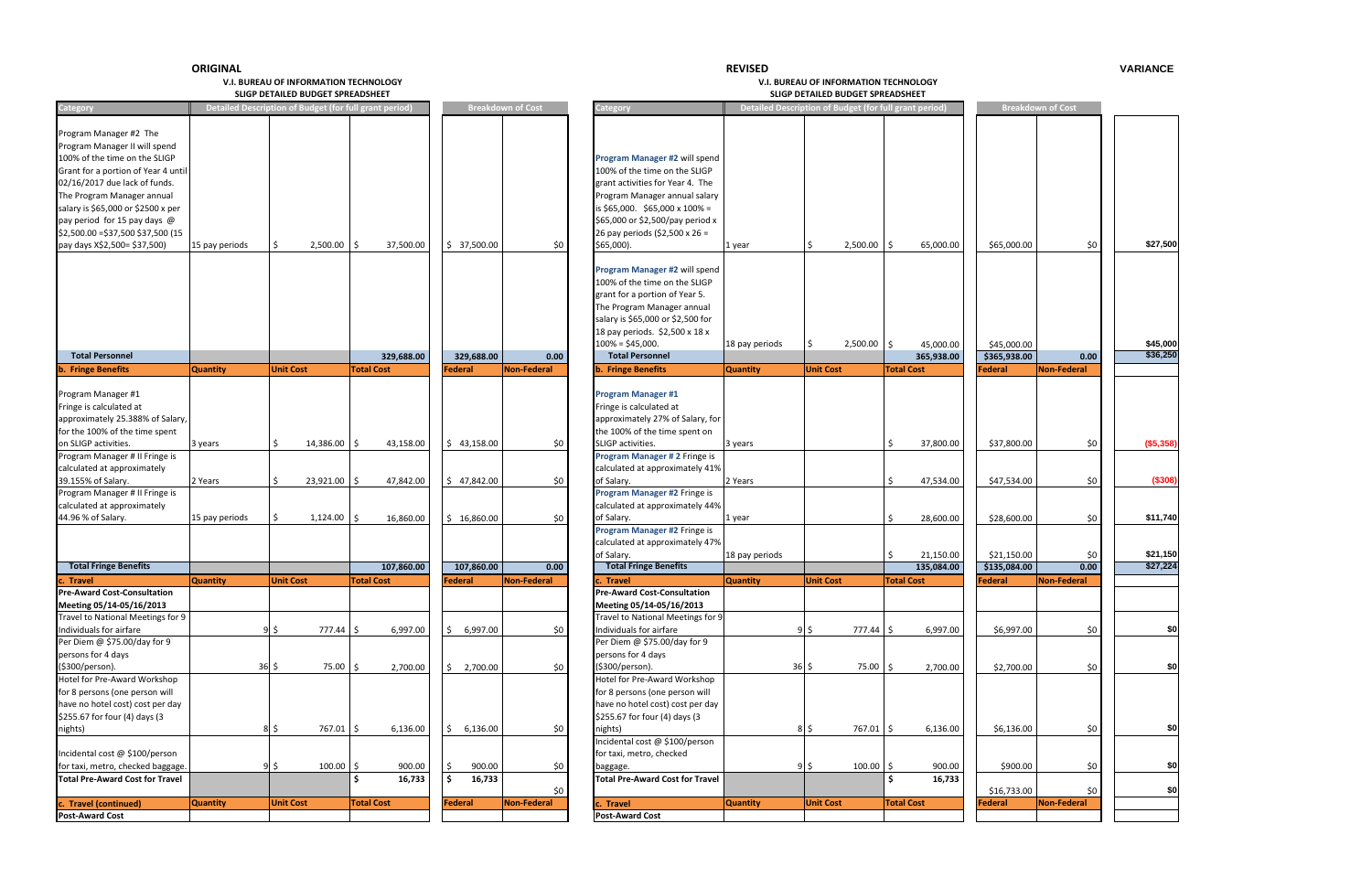#### **REVISED**

#### **V.I. BUREAU OF INFORMATIONSLIGP DETAILED**

 **TECHNOLOGY V.I. BUREAU OF INFORMATION TECHNOLOGY BUDGET SPREADSHEET SLIGP DETAILED BUDGET SPREADSHEET**

| Detailed Description of Budget (for full grant period)<br><b>Breakdown of Cost</b><br>Detailed Description of Budget (for full grant period)<br>Category<br>Travel to National Meetings for 5<br>Travel to National Meetings for 5<br>Individuals for airfare for 7<br>$25 \frac{1}{2}$<br>$699.00$ \$<br>$35 \, \space$ \$<br>699.00 \$<br>24,465.00<br>meetings<br>17,475.00<br>\$17,475.00<br>meetings<br>Per Diem @ \$75.00/day for 5<br>Per Diem @ \$75.00/day for 5<br>persons for 2.5 days at National<br>persons for 2.5 days at National<br>Meeting @ 5 meetings.<br>$62.5$ \$<br>$87.5$ \$<br>$75.00$   \$<br>4,688.00<br>\$<br>4,688.00<br>Meeting @ 7 meetings.<br>75.00<br>Ŝ.<br>6,563.00<br>Hotel Accommodations for 5<br><b>Hotel Accommodations for 5</b><br>persons for 2 nights @ \$280/day<br>persons for 2 nights @ \$280/day<br>$50\overline{\smash{\big\vert}}\,$ \$<br>70 \$<br>at 5 National Meetings.<br>$280.00$ \$<br>14,000.00<br>\$14,000.00<br>at 7 National Meetings.<br>280.00<br>-\$<br>19,600.00<br>Incidental cost @ \$100/person<br>ie, taxi, metro, checked baggage<br>Incidental cost @ \$100/person ie,<br>for 5 persons at 7 National<br>5 persons at 5 National Meeting.<br>$25$ \$<br>$100.00$ \$<br>$35\frac{1}{2}$<br>2,500.00<br>\$<br>2,500.00<br>Meeting.<br>100.00<br>۱\$<br>3,500.00<br>Inter-Island travel between St.<br>Inter-Island travel between St.<br>Thomas & St. John<br>30.00<br>150.00<br>\$<br>150.00<br>Thomas & St. John<br>Ŝ.<br>210.00<br>5 round trips<br>Ś<br>7 round trips<br>\$<br>30.00<br>l S<br>Inter-Island travel between St.<br>Inter-Island travel between St.<br>Thomas & St. Croix trips for<br>Thomas & St. Croix trips for<br>group meetings or out-reach<br>group meetings or out-reach<br>$29\frac{1}{2}$<br>5,365.00<br>activities.<br>$29\frac{1}{5}$<br>$185.00$ \$<br>5,365.00<br>5,365.00<br>activities.<br>185.00<br>\$<br>\$<br>Ŝ.<br>Ŝ.<br>44,178<br>Ŝ<br><b>Total Post Award Travel Cost</b><br>44,178<br><b>Total Post Award Travel Cost</b><br>59,703<br><b>Total Travel</b><br><b>Total Travel</b><br>60,911.00<br>60,911.00<br>0.00<br>76,436.00<br>Non-Federal<br><b>Quantity</b><br><b>Unit Cost</b><br><b>Total Cost</b><br>Federal<br><b>Quantity</b><br><b>Unit Cost</b><br><b>Total Cost</b><br>d. Equipment<br>d. Equipment<br>N/A<br>$0\vert$ \$<br>$0\vert\sin\theta$<br>\$0<br>$\zeta$<br>l \$<br>N/A<br>$\sim$<br>$\sim$ 100 $\mu$<br><b>Total Equipment</b><br><b>Total Equipment</b><br>0.00<br>0.00<br>0.00<br>e. Supplies<br><b>Quantity</b><br><b>Unit Cost</b><br><b>Total Cost</b><br><b>Federal</b><br><b>Non-Federal</b><br>e. Supplies<br><b>Quantity</b><br><b>Total Cost</b><br><b>Unit Cost</b><br>Lap Top for the Program<br>Lap Top for the Program<br>$1\overline{\phantom{0}}$<br>$1\overline{5}$<br>2,897.00<br>$\vert$ \$<br>2,897.00<br>\$2,897.00<br>\$0<br>2,897.00<br>\$<br>Manager<br>Manager<br>Desktop Computer for Program<br>$1\overline{\phantom{0}}$<br>$1\overline{5}$<br>2,397.00<br>2,397.00<br>2,397.00<br>\$0<br>Manger II<br>2,397.00<br>-\$<br>\$.<br>Office Supplies budgeted at<br>\$30/month for 55 months<br>\$<br>\$30/month for 55 months<br>55 months<br>$30.00$ \$<br>55 months<br>\$<br>30.00<br>1,650.00<br>\$0<br>-Ś<br>1,650.00<br>S.<br>Copying of Documents like<br>$10 \,$ \$<br>$10\frac{1}{2}$<br>$42.80$ \$<br>Maps, Plans, etc.<br>42.80<br>428.00<br>428.00<br>Ŝ.<br>\$<br><b>Total Supplies</b><br><b>Total Supplies</b><br>7,372.00<br>7,372.00<br>0.00<br><b>Total Cost</b><br>Non-Federal<br>f. Contractual<br>f. Contractual<br><b>Unit Cost</b><br>Federal<br><b>Unit Cost</b><br><b>Total Cost</b><br><b>Quantity</b><br><b>Quantity</b><br>Data Collection 84 hours<br>year/for 1 year; average hourly<br>$84\overline{\smash{5}}$<br>$60.00$ \$<br>5,040.00<br>5,040.00<br>\$0<br>rate is \$60.00<br>\$60.00<br>\$.<br>Miscellaneous cost or additional<br>cost towards hours of data<br>cost towards hours of data<br>collection<br>collection<br>32.00<br>32.00<br>\$<br>\$0<br><b>Total Contractual</b><br><b>Total Contractual</b><br>5,072.00<br>5,072.00<br>0.00<br>Non-Federal<br><b>Quantity</b><br><b>Unit Cost</b><br><b>Total Cost</b><br><b>Federal</b><br>g. Construction<br><b>Quantity</b><br><b>Unit Cost</b><br><b>Total Cost</b><br>$0\vert\sin\theta$<br>Ś.<br>$0\sqrt{5}$<br>\$<br>$\ddot{\mathsf{S}}$<br>N/A<br>\$0<br>$\overline{\phantom{0}}$<br>$\sim$<br>$\sim$<br><b>Total Construction</b><br><b>Total Construction</b><br>0.00<br>0.00<br>0.00<br><b>Total Cost</b><br><b>Federal</b><br>Non-Federal<br><b>Unit Cost</b><br><b>Total Cost</b><br>h. Other<br><b>Quantity</b><br><b>Unit Cost</b><br>h. Other<br><b>Quantity</b> |                                   |  |  |  |  |          |
|------------------------------------------------------------------------------------------------------------------------------------------------------------------------------------------------------------------------------------------------------------------------------------------------------------------------------------------------------------------------------------------------------------------------------------------------------------------------------------------------------------------------------------------------------------------------------------------------------------------------------------------------------------------------------------------------------------------------------------------------------------------------------------------------------------------------------------------------------------------------------------------------------------------------------------------------------------------------------------------------------------------------------------------------------------------------------------------------------------------------------------------------------------------------------------------------------------------------------------------------------------------------------------------------------------------------------------------------------------------------------------------------------------------------------------------------------------------------------------------------------------------------------------------------------------------------------------------------------------------------------------------------------------------------------------------------------------------------------------------------------------------------------------------------------------------------------------------------------------------------------------------------------------------------------------------------------------------------------------------------------------------------------------------------------------------------------------------------------------------------------------------------------------------------------------------------------------------------------------------------------------------------------------------------------------------------------------------------------------------------------------------------------------------------------------------------------------------------------------------------------------------------------------------------------------------------------------------------------------------------------------------------------------------------------------------------------------------------------------------------------------------------------------------------------------------------------------------------------------------------------------------------------------------------------------------------------------------------------------------------------------------------------------------------------------------------------------------------------------------------------------------------------------------------------------------------------------------------------------------------------------------------------------------------------------------------------------------------------------------------------------------------------------------------------------------------------------------------------------------------------------------------------------------------------------------------------------------------------------------------------------------------------------------------------------------------------------------------------------------------------------------------------------------------------------------------------------------------------------------------------------------------------------------------------------------------------------------------------------------------------------------------------------------------------------------------------------------------------------------------------------------------------------------------------------------------------------------------------------------------------------------------------------------------------------------------------------------------------------------------------------------------------------------------------------------------------------------------------------------------------------------------------------------------------------------------------------------------------------------------------------------------------------------------------------------------------------------------------------------|-----------------------------------|--|--|--|--|----------|
|                                                                                                                                                                                                                                                                                                                                                                                                                                                                                                                                                                                                                                                                                                                                                                                                                                                                                                                                                                                                                                                                                                                                                                                                                                                                                                                                                                                                                                                                                                                                                                                                                                                                                                                                                                                                                                                                                                                                                                                                                                                                                                                                                                                                                                                                                                                                                                                                                                                                                                                                                                                                                                                                                                                                                                                                                                                                                                                                                                                                                                                                                                                                                                                                                                                                                                                                                                                                                                                                                                                                                                                                                                                                                                                                                                                                                                                                                                                                                                                                                                                                                                                                                                                                                                                                                                                                                                                                                                                                                                                                                                                                                                                                                                                                          | Category                          |  |  |  |  |          |
|                                                                                                                                                                                                                                                                                                                                                                                                                                                                                                                                                                                                                                                                                                                                                                                                                                                                                                                                                                                                                                                                                                                                                                                                                                                                                                                                                                                                                                                                                                                                                                                                                                                                                                                                                                                                                                                                                                                                                                                                                                                                                                                                                                                                                                                                                                                                                                                                                                                                                                                                                                                                                                                                                                                                                                                                                                                                                                                                                                                                                                                                                                                                                                                                                                                                                                                                                                                                                                                                                                                                                                                                                                                                                                                                                                                                                                                                                                                                                                                                                                                                                                                                                                                                                                                                                                                                                                                                                                                                                                                                                                                                                                                                                                                                          |                                   |  |  |  |  |          |
|                                                                                                                                                                                                                                                                                                                                                                                                                                                                                                                                                                                                                                                                                                                                                                                                                                                                                                                                                                                                                                                                                                                                                                                                                                                                                                                                                                                                                                                                                                                                                                                                                                                                                                                                                                                                                                                                                                                                                                                                                                                                                                                                                                                                                                                                                                                                                                                                                                                                                                                                                                                                                                                                                                                                                                                                                                                                                                                                                                                                                                                                                                                                                                                                                                                                                                                                                                                                                                                                                                                                                                                                                                                                                                                                                                                                                                                                                                                                                                                                                                                                                                                                                                                                                                                                                                                                                                                                                                                                                                                                                                                                                                                                                                                                          | Individuals for airfare for 5     |  |  |  |  |          |
|                                                                                                                                                                                                                                                                                                                                                                                                                                                                                                                                                                                                                                                                                                                                                                                                                                                                                                                                                                                                                                                                                                                                                                                                                                                                                                                                                                                                                                                                                                                                                                                                                                                                                                                                                                                                                                                                                                                                                                                                                                                                                                                                                                                                                                                                                                                                                                                                                                                                                                                                                                                                                                                                                                                                                                                                                                                                                                                                                                                                                                                                                                                                                                                                                                                                                                                                                                                                                                                                                                                                                                                                                                                                                                                                                                                                                                                                                                                                                                                                                                                                                                                                                                                                                                                                                                                                                                                                                                                                                                                                                                                                                                                                                                                                          |                                   |  |  |  |  |          |
|                                                                                                                                                                                                                                                                                                                                                                                                                                                                                                                                                                                                                                                                                                                                                                                                                                                                                                                                                                                                                                                                                                                                                                                                                                                                                                                                                                                                                                                                                                                                                                                                                                                                                                                                                                                                                                                                                                                                                                                                                                                                                                                                                                                                                                                                                                                                                                                                                                                                                                                                                                                                                                                                                                                                                                                                                                                                                                                                                                                                                                                                                                                                                                                                                                                                                                                                                                                                                                                                                                                                                                                                                                                                                                                                                                                                                                                                                                                                                                                                                                                                                                                                                                                                                                                                                                                                                                                                                                                                                                                                                                                                                                                                                                                                          |                                   |  |  |  |  |          |
|                                                                                                                                                                                                                                                                                                                                                                                                                                                                                                                                                                                                                                                                                                                                                                                                                                                                                                                                                                                                                                                                                                                                                                                                                                                                                                                                                                                                                                                                                                                                                                                                                                                                                                                                                                                                                                                                                                                                                                                                                                                                                                                                                                                                                                                                                                                                                                                                                                                                                                                                                                                                                                                                                                                                                                                                                                                                                                                                                                                                                                                                                                                                                                                                                                                                                                                                                                                                                                                                                                                                                                                                                                                                                                                                                                                                                                                                                                                                                                                                                                                                                                                                                                                                                                                                                                                                                                                                                                                                                                                                                                                                                                                                                                                                          |                                   |  |  |  |  |          |
|                                                                                                                                                                                                                                                                                                                                                                                                                                                                                                                                                                                                                                                                                                                                                                                                                                                                                                                                                                                                                                                                                                                                                                                                                                                                                                                                                                                                                                                                                                                                                                                                                                                                                                                                                                                                                                                                                                                                                                                                                                                                                                                                                                                                                                                                                                                                                                                                                                                                                                                                                                                                                                                                                                                                                                                                                                                                                                                                                                                                                                                                                                                                                                                                                                                                                                                                                                                                                                                                                                                                                                                                                                                                                                                                                                                                                                                                                                                                                                                                                                                                                                                                                                                                                                                                                                                                                                                                                                                                                                                                                                                                                                                                                                                                          |                                   |  |  |  |  |          |
|                                                                                                                                                                                                                                                                                                                                                                                                                                                                                                                                                                                                                                                                                                                                                                                                                                                                                                                                                                                                                                                                                                                                                                                                                                                                                                                                                                                                                                                                                                                                                                                                                                                                                                                                                                                                                                                                                                                                                                                                                                                                                                                                                                                                                                                                                                                                                                                                                                                                                                                                                                                                                                                                                                                                                                                                                                                                                                                                                                                                                                                                                                                                                                                                                                                                                                                                                                                                                                                                                                                                                                                                                                                                                                                                                                                                                                                                                                                                                                                                                                                                                                                                                                                                                                                                                                                                                                                                                                                                                                                                                                                                                                                                                                                                          |                                   |  |  |  |  |          |
|                                                                                                                                                                                                                                                                                                                                                                                                                                                                                                                                                                                                                                                                                                                                                                                                                                                                                                                                                                                                                                                                                                                                                                                                                                                                                                                                                                                                                                                                                                                                                                                                                                                                                                                                                                                                                                                                                                                                                                                                                                                                                                                                                                                                                                                                                                                                                                                                                                                                                                                                                                                                                                                                                                                                                                                                                                                                                                                                                                                                                                                                                                                                                                                                                                                                                                                                                                                                                                                                                                                                                                                                                                                                                                                                                                                                                                                                                                                                                                                                                                                                                                                                                                                                                                                                                                                                                                                                                                                                                                                                                                                                                                                                                                                                          |                                   |  |  |  |  |          |
|                                                                                                                                                                                                                                                                                                                                                                                                                                                                                                                                                                                                                                                                                                                                                                                                                                                                                                                                                                                                                                                                                                                                                                                                                                                                                                                                                                                                                                                                                                                                                                                                                                                                                                                                                                                                                                                                                                                                                                                                                                                                                                                                                                                                                                                                                                                                                                                                                                                                                                                                                                                                                                                                                                                                                                                                                                                                                                                                                                                                                                                                                                                                                                                                                                                                                                                                                                                                                                                                                                                                                                                                                                                                                                                                                                                                                                                                                                                                                                                                                                                                                                                                                                                                                                                                                                                                                                                                                                                                                                                                                                                                                                                                                                                                          |                                   |  |  |  |  |          |
|                                                                                                                                                                                                                                                                                                                                                                                                                                                                                                                                                                                                                                                                                                                                                                                                                                                                                                                                                                                                                                                                                                                                                                                                                                                                                                                                                                                                                                                                                                                                                                                                                                                                                                                                                                                                                                                                                                                                                                                                                                                                                                                                                                                                                                                                                                                                                                                                                                                                                                                                                                                                                                                                                                                                                                                                                                                                                                                                                                                                                                                                                                                                                                                                                                                                                                                                                                                                                                                                                                                                                                                                                                                                                                                                                                                                                                                                                                                                                                                                                                                                                                                                                                                                                                                                                                                                                                                                                                                                                                                                                                                                                                                                                                                                          |                                   |  |  |  |  |          |
|                                                                                                                                                                                                                                                                                                                                                                                                                                                                                                                                                                                                                                                                                                                                                                                                                                                                                                                                                                                                                                                                                                                                                                                                                                                                                                                                                                                                                                                                                                                                                                                                                                                                                                                                                                                                                                                                                                                                                                                                                                                                                                                                                                                                                                                                                                                                                                                                                                                                                                                                                                                                                                                                                                                                                                                                                                                                                                                                                                                                                                                                                                                                                                                                                                                                                                                                                                                                                                                                                                                                                                                                                                                                                                                                                                                                                                                                                                                                                                                                                                                                                                                                                                                                                                                                                                                                                                                                                                                                                                                                                                                                                                                                                                                                          |                                   |  |  |  |  |          |
|                                                                                                                                                                                                                                                                                                                                                                                                                                                                                                                                                                                                                                                                                                                                                                                                                                                                                                                                                                                                                                                                                                                                                                                                                                                                                                                                                                                                                                                                                                                                                                                                                                                                                                                                                                                                                                                                                                                                                                                                                                                                                                                                                                                                                                                                                                                                                                                                                                                                                                                                                                                                                                                                                                                                                                                                                                                                                                                                                                                                                                                                                                                                                                                                                                                                                                                                                                                                                                                                                                                                                                                                                                                                                                                                                                                                                                                                                                                                                                                                                                                                                                                                                                                                                                                                                                                                                                                                                                                                                                                                                                                                                                                                                                                                          |                                   |  |  |  |  |          |
|                                                                                                                                                                                                                                                                                                                                                                                                                                                                                                                                                                                                                                                                                                                                                                                                                                                                                                                                                                                                                                                                                                                                                                                                                                                                                                                                                                                                                                                                                                                                                                                                                                                                                                                                                                                                                                                                                                                                                                                                                                                                                                                                                                                                                                                                                                                                                                                                                                                                                                                                                                                                                                                                                                                                                                                                                                                                                                                                                                                                                                                                                                                                                                                                                                                                                                                                                                                                                                                                                                                                                                                                                                                                                                                                                                                                                                                                                                                                                                                                                                                                                                                                                                                                                                                                                                                                                                                                                                                                                                                                                                                                                                                                                                                                          |                                   |  |  |  |  |          |
|                                                                                                                                                                                                                                                                                                                                                                                                                                                                                                                                                                                                                                                                                                                                                                                                                                                                                                                                                                                                                                                                                                                                                                                                                                                                                                                                                                                                                                                                                                                                                                                                                                                                                                                                                                                                                                                                                                                                                                                                                                                                                                                                                                                                                                                                                                                                                                                                                                                                                                                                                                                                                                                                                                                                                                                                                                                                                                                                                                                                                                                                                                                                                                                                                                                                                                                                                                                                                                                                                                                                                                                                                                                                                                                                                                                                                                                                                                                                                                                                                                                                                                                                                                                                                                                                                                                                                                                                                                                                                                                                                                                                                                                                                                                                          |                                   |  |  |  |  |          |
|                                                                                                                                                                                                                                                                                                                                                                                                                                                                                                                                                                                                                                                                                                                                                                                                                                                                                                                                                                                                                                                                                                                                                                                                                                                                                                                                                                                                                                                                                                                                                                                                                                                                                                                                                                                                                                                                                                                                                                                                                                                                                                                                                                                                                                                                                                                                                                                                                                                                                                                                                                                                                                                                                                                                                                                                                                                                                                                                                                                                                                                                                                                                                                                                                                                                                                                                                                                                                                                                                                                                                                                                                                                                                                                                                                                                                                                                                                                                                                                                                                                                                                                                                                                                                                                                                                                                                                                                                                                                                                                                                                                                                                                                                                                                          |                                   |  |  |  |  |          |
|                                                                                                                                                                                                                                                                                                                                                                                                                                                                                                                                                                                                                                                                                                                                                                                                                                                                                                                                                                                                                                                                                                                                                                                                                                                                                                                                                                                                                                                                                                                                                                                                                                                                                                                                                                                                                                                                                                                                                                                                                                                                                                                                                                                                                                                                                                                                                                                                                                                                                                                                                                                                                                                                                                                                                                                                                                                                                                                                                                                                                                                                                                                                                                                                                                                                                                                                                                                                                                                                                                                                                                                                                                                                                                                                                                                                                                                                                                                                                                                                                                                                                                                                                                                                                                                                                                                                                                                                                                                                                                                                                                                                                                                                                                                                          | taxi, metro, checked baggage for  |  |  |  |  |          |
|                                                                                                                                                                                                                                                                                                                                                                                                                                                                                                                                                                                                                                                                                                                                                                                                                                                                                                                                                                                                                                                                                                                                                                                                                                                                                                                                                                                                                                                                                                                                                                                                                                                                                                                                                                                                                                                                                                                                                                                                                                                                                                                                                                                                                                                                                                                                                                                                                                                                                                                                                                                                                                                                                                                                                                                                                                                                                                                                                                                                                                                                                                                                                                                                                                                                                                                                                                                                                                                                                                                                                                                                                                                                                                                                                                                                                                                                                                                                                                                                                                                                                                                                                                                                                                                                                                                                                                                                                                                                                                                                                                                                                                                                                                                                          |                                   |  |  |  |  |          |
|                                                                                                                                                                                                                                                                                                                                                                                                                                                                                                                                                                                                                                                                                                                                                                                                                                                                                                                                                                                                                                                                                                                                                                                                                                                                                                                                                                                                                                                                                                                                                                                                                                                                                                                                                                                                                                                                                                                                                                                                                                                                                                                                                                                                                                                                                                                                                                                                                                                                                                                                                                                                                                                                                                                                                                                                                                                                                                                                                                                                                                                                                                                                                                                                                                                                                                                                                                                                                                                                                                                                                                                                                                                                                                                                                                                                                                                                                                                                                                                                                                                                                                                                                                                                                                                                                                                                                                                                                                                                                                                                                                                                                                                                                                                                          |                                   |  |  |  |  |          |
|                                                                                                                                                                                                                                                                                                                                                                                                                                                                                                                                                                                                                                                                                                                                                                                                                                                                                                                                                                                                                                                                                                                                                                                                                                                                                                                                                                                                                                                                                                                                                                                                                                                                                                                                                                                                                                                                                                                                                                                                                                                                                                                                                                                                                                                                                                                                                                                                                                                                                                                                                                                                                                                                                                                                                                                                                                                                                                                                                                                                                                                                                                                                                                                                                                                                                                                                                                                                                                                                                                                                                                                                                                                                                                                                                                                                                                                                                                                                                                                                                                                                                                                                                                                                                                                                                                                                                                                                                                                                                                                                                                                                                                                                                                                                          |                                   |  |  |  |  |          |
|                                                                                                                                                                                                                                                                                                                                                                                                                                                                                                                                                                                                                                                                                                                                                                                                                                                                                                                                                                                                                                                                                                                                                                                                                                                                                                                                                                                                                                                                                                                                                                                                                                                                                                                                                                                                                                                                                                                                                                                                                                                                                                                                                                                                                                                                                                                                                                                                                                                                                                                                                                                                                                                                                                                                                                                                                                                                                                                                                                                                                                                                                                                                                                                                                                                                                                                                                                                                                                                                                                                                                                                                                                                                                                                                                                                                                                                                                                                                                                                                                                                                                                                                                                                                                                                                                                                                                                                                                                                                                                                                                                                                                                                                                                                                          |                                   |  |  |  |  |          |
|                                                                                                                                                                                                                                                                                                                                                                                                                                                                                                                                                                                                                                                                                                                                                                                                                                                                                                                                                                                                                                                                                                                                                                                                                                                                                                                                                                                                                                                                                                                                                                                                                                                                                                                                                                                                                                                                                                                                                                                                                                                                                                                                                                                                                                                                                                                                                                                                                                                                                                                                                                                                                                                                                                                                                                                                                                                                                                                                                                                                                                                                                                                                                                                                                                                                                                                                                                                                                                                                                                                                                                                                                                                                                                                                                                                                                                                                                                                                                                                                                                                                                                                                                                                                                                                                                                                                                                                                                                                                                                                                                                                                                                                                                                                                          |                                   |  |  |  |  |          |
|                                                                                                                                                                                                                                                                                                                                                                                                                                                                                                                                                                                                                                                                                                                                                                                                                                                                                                                                                                                                                                                                                                                                                                                                                                                                                                                                                                                                                                                                                                                                                                                                                                                                                                                                                                                                                                                                                                                                                                                                                                                                                                                                                                                                                                                                                                                                                                                                                                                                                                                                                                                                                                                                                                                                                                                                                                                                                                                                                                                                                                                                                                                                                                                                                                                                                                                                                                                                                                                                                                                                                                                                                                                                                                                                                                                                                                                                                                                                                                                                                                                                                                                                                                                                                                                                                                                                                                                                                                                                                                                                                                                                                                                                                                                                          |                                   |  |  |  |  |          |
|                                                                                                                                                                                                                                                                                                                                                                                                                                                                                                                                                                                                                                                                                                                                                                                                                                                                                                                                                                                                                                                                                                                                                                                                                                                                                                                                                                                                                                                                                                                                                                                                                                                                                                                                                                                                                                                                                                                                                                                                                                                                                                                                                                                                                                                                                                                                                                                                                                                                                                                                                                                                                                                                                                                                                                                                                                                                                                                                                                                                                                                                                                                                                                                                                                                                                                                                                                                                                                                                                                                                                                                                                                                                                                                                                                                                                                                                                                                                                                                                                                                                                                                                                                                                                                                                                                                                                                                                                                                                                                                                                                                                                                                                                                                                          |                                   |  |  |  |  |          |
|                                                                                                                                                                                                                                                                                                                                                                                                                                                                                                                                                                                                                                                                                                                                                                                                                                                                                                                                                                                                                                                                                                                                                                                                                                                                                                                                                                                                                                                                                                                                                                                                                                                                                                                                                                                                                                                                                                                                                                                                                                                                                                                                                                                                                                                                                                                                                                                                                                                                                                                                                                                                                                                                                                                                                                                                                                                                                                                                                                                                                                                                                                                                                                                                                                                                                                                                                                                                                                                                                                                                                                                                                                                                                                                                                                                                                                                                                                                                                                                                                                                                                                                                                                                                                                                                                                                                                                                                                                                                                                                                                                                                                                                                                                                                          |                                   |  |  |  |  |          |
|                                                                                                                                                                                                                                                                                                                                                                                                                                                                                                                                                                                                                                                                                                                                                                                                                                                                                                                                                                                                                                                                                                                                                                                                                                                                                                                                                                                                                                                                                                                                                                                                                                                                                                                                                                                                                                                                                                                                                                                                                                                                                                                                                                                                                                                                                                                                                                                                                                                                                                                                                                                                                                                                                                                                                                                                                                                                                                                                                                                                                                                                                                                                                                                                                                                                                                                                                                                                                                                                                                                                                                                                                                                                                                                                                                                                                                                                                                                                                                                                                                                                                                                                                                                                                                                                                                                                                                                                                                                                                                                                                                                                                                                                                                                                          |                                   |  |  |  |  |          |
|                                                                                                                                                                                                                                                                                                                                                                                                                                                                                                                                                                                                                                                                                                                                                                                                                                                                                                                                                                                                                                                                                                                                                                                                                                                                                                                                                                                                                                                                                                                                                                                                                                                                                                                                                                                                                                                                                                                                                                                                                                                                                                                                                                                                                                                                                                                                                                                                                                                                                                                                                                                                                                                                                                                                                                                                                                                                                                                                                                                                                                                                                                                                                                                                                                                                                                                                                                                                                                                                                                                                                                                                                                                                                                                                                                                                                                                                                                                                                                                                                                                                                                                                                                                                                                                                                                                                                                                                                                                                                                                                                                                                                                                                                                                                          |                                   |  |  |  |  |          |
|                                                                                                                                                                                                                                                                                                                                                                                                                                                                                                                                                                                                                                                                                                                                                                                                                                                                                                                                                                                                                                                                                                                                                                                                                                                                                                                                                                                                                                                                                                                                                                                                                                                                                                                                                                                                                                                                                                                                                                                                                                                                                                                                                                                                                                                                                                                                                                                                                                                                                                                                                                                                                                                                                                                                                                                                                                                                                                                                                                                                                                                                                                                                                                                                                                                                                                                                                                                                                                                                                                                                                                                                                                                                                                                                                                                                                                                                                                                                                                                                                                                                                                                                                                                                                                                                                                                                                                                                                                                                                                                                                                                                                                                                                                                                          |                                   |  |  |  |  |          |
|                                                                                                                                                                                                                                                                                                                                                                                                                                                                                                                                                                                                                                                                                                                                                                                                                                                                                                                                                                                                                                                                                                                                                                                                                                                                                                                                                                                                                                                                                                                                                                                                                                                                                                                                                                                                                                                                                                                                                                                                                                                                                                                                                                                                                                                                                                                                                                                                                                                                                                                                                                                                                                                                                                                                                                                                                                                                                                                                                                                                                                                                                                                                                                                                                                                                                                                                                                                                                                                                                                                                                                                                                                                                                                                                                                                                                                                                                                                                                                                                                                                                                                                                                                                                                                                                                                                                                                                                                                                                                                                                                                                                                                                                                                                                          |                                   |  |  |  |  |          |
|                                                                                                                                                                                                                                                                                                                                                                                                                                                                                                                                                                                                                                                                                                                                                                                                                                                                                                                                                                                                                                                                                                                                                                                                                                                                                                                                                                                                                                                                                                                                                                                                                                                                                                                                                                                                                                                                                                                                                                                                                                                                                                                                                                                                                                                                                                                                                                                                                                                                                                                                                                                                                                                                                                                                                                                                                                                                                                                                                                                                                                                                                                                                                                                                                                                                                                                                                                                                                                                                                                                                                                                                                                                                                                                                                                                                                                                                                                                                                                                                                                                                                                                                                                                                                                                                                                                                                                                                                                                                                                                                                                                                                                                                                                                                          |                                   |  |  |  |  |          |
|                                                                                                                                                                                                                                                                                                                                                                                                                                                                                                                                                                                                                                                                                                                                                                                                                                                                                                                                                                                                                                                                                                                                                                                                                                                                                                                                                                                                                                                                                                                                                                                                                                                                                                                                                                                                                                                                                                                                                                                                                                                                                                                                                                                                                                                                                                                                                                                                                                                                                                                                                                                                                                                                                                                                                                                                                                                                                                                                                                                                                                                                                                                                                                                                                                                                                                                                                                                                                                                                                                                                                                                                                                                                                                                                                                                                                                                                                                                                                                                                                                                                                                                                                                                                                                                                                                                                                                                                                                                                                                                                                                                                                                                                                                                                          |                                   |  |  |  |  |          |
|                                                                                                                                                                                                                                                                                                                                                                                                                                                                                                                                                                                                                                                                                                                                                                                                                                                                                                                                                                                                                                                                                                                                                                                                                                                                                                                                                                                                                                                                                                                                                                                                                                                                                                                                                                                                                                                                                                                                                                                                                                                                                                                                                                                                                                                                                                                                                                                                                                                                                                                                                                                                                                                                                                                                                                                                                                                                                                                                                                                                                                                                                                                                                                                                                                                                                                                                                                                                                                                                                                                                                                                                                                                                                                                                                                                                                                                                                                                                                                                                                                                                                                                                                                                                                                                                                                                                                                                                                                                                                                                                                                                                                                                                                                                                          |                                   |  |  |  |  | 0.00     |
|                                                                                                                                                                                                                                                                                                                                                                                                                                                                                                                                                                                                                                                                                                                                                                                                                                                                                                                                                                                                                                                                                                                                                                                                                                                                                                                                                                                                                                                                                                                                                                                                                                                                                                                                                                                                                                                                                                                                                                                                                                                                                                                                                                                                                                                                                                                                                                                                                                                                                                                                                                                                                                                                                                                                                                                                                                                                                                                                                                                                                                                                                                                                                                                                                                                                                                                                                                                                                                                                                                                                                                                                                                                                                                                                                                                                                                                                                                                                                                                                                                                                                                                                                                                                                                                                                                                                                                                                                                                                                                                                                                                                                                                                                                                                          |                                   |  |  |  |  |          |
|                                                                                                                                                                                                                                                                                                                                                                                                                                                                                                                                                                                                                                                                                                                                                                                                                                                                                                                                                                                                                                                                                                                                                                                                                                                                                                                                                                                                                                                                                                                                                                                                                                                                                                                                                                                                                                                                                                                                                                                                                                                                                                                                                                                                                                                                                                                                                                                                                                                                                                                                                                                                                                                                                                                                                                                                                                                                                                                                                                                                                                                                                                                                                                                                                                                                                                                                                                                                                                                                                                                                                                                                                                                                                                                                                                                                                                                                                                                                                                                                                                                                                                                                                                                                                                                                                                                                                                                                                                                                                                                                                                                                                                                                                                                                          |                                   |  |  |  |  |          |
|                                                                                                                                                                                                                                                                                                                                                                                                                                                                                                                                                                                                                                                                                                                                                                                                                                                                                                                                                                                                                                                                                                                                                                                                                                                                                                                                                                                                                                                                                                                                                                                                                                                                                                                                                                                                                                                                                                                                                                                                                                                                                                                                                                                                                                                                                                                                                                                                                                                                                                                                                                                                                                                                                                                                                                                                                                                                                                                                                                                                                                                                                                                                                                                                                                                                                                                                                                                                                                                                                                                                                                                                                                                                                                                                                                                                                                                                                                                                                                                                                                                                                                                                                                                                                                                                                                                                                                                                                                                                                                                                                                                                                                                                                                                                          |                                   |  |  |  |  | 2,897.00 |
|                                                                                                                                                                                                                                                                                                                                                                                                                                                                                                                                                                                                                                                                                                                                                                                                                                                                                                                                                                                                                                                                                                                                                                                                                                                                                                                                                                                                                                                                                                                                                                                                                                                                                                                                                                                                                                                                                                                                                                                                                                                                                                                                                                                                                                                                                                                                                                                                                                                                                                                                                                                                                                                                                                                                                                                                                                                                                                                                                                                                                                                                                                                                                                                                                                                                                                                                                                                                                                                                                                                                                                                                                                                                                                                                                                                                                                                                                                                                                                                                                                                                                                                                                                                                                                                                                                                                                                                                                                                                                                                                                                                                                                                                                                                                          | Desktop Computer for Program      |  |  |  |  |          |
|                                                                                                                                                                                                                                                                                                                                                                                                                                                                                                                                                                                                                                                                                                                                                                                                                                                                                                                                                                                                                                                                                                                                                                                                                                                                                                                                                                                                                                                                                                                                                                                                                                                                                                                                                                                                                                                                                                                                                                                                                                                                                                                                                                                                                                                                                                                                                                                                                                                                                                                                                                                                                                                                                                                                                                                                                                                                                                                                                                                                                                                                                                                                                                                                                                                                                                                                                                                                                                                                                                                                                                                                                                                                                                                                                                                                                                                                                                                                                                                                                                                                                                                                                                                                                                                                                                                                                                                                                                                                                                                                                                                                                                                                                                                                          | Manger II                         |  |  |  |  | 2,397.00 |
|                                                                                                                                                                                                                                                                                                                                                                                                                                                                                                                                                                                                                                                                                                                                                                                                                                                                                                                                                                                                                                                                                                                                                                                                                                                                                                                                                                                                                                                                                                                                                                                                                                                                                                                                                                                                                                                                                                                                                                                                                                                                                                                                                                                                                                                                                                                                                                                                                                                                                                                                                                                                                                                                                                                                                                                                                                                                                                                                                                                                                                                                                                                                                                                                                                                                                                                                                                                                                                                                                                                                                                                                                                                                                                                                                                                                                                                                                                                                                                                                                                                                                                                                                                                                                                                                                                                                                                                                                                                                                                                                                                                                                                                                                                                                          | Office Supplies budgeted at       |  |  |  |  |          |
|                                                                                                                                                                                                                                                                                                                                                                                                                                                                                                                                                                                                                                                                                                                                                                                                                                                                                                                                                                                                                                                                                                                                                                                                                                                                                                                                                                                                                                                                                                                                                                                                                                                                                                                                                                                                                                                                                                                                                                                                                                                                                                                                                                                                                                                                                                                                                                                                                                                                                                                                                                                                                                                                                                                                                                                                                                                                                                                                                                                                                                                                                                                                                                                                                                                                                                                                                                                                                                                                                                                                                                                                                                                                                                                                                                                                                                                                                                                                                                                                                                                                                                                                                                                                                                                                                                                                                                                                                                                                                                                                                                                                                                                                                                                                          |                                   |  |  |  |  | 1,650.00 |
|                                                                                                                                                                                                                                                                                                                                                                                                                                                                                                                                                                                                                                                                                                                                                                                                                                                                                                                                                                                                                                                                                                                                                                                                                                                                                                                                                                                                                                                                                                                                                                                                                                                                                                                                                                                                                                                                                                                                                                                                                                                                                                                                                                                                                                                                                                                                                                                                                                                                                                                                                                                                                                                                                                                                                                                                                                                                                                                                                                                                                                                                                                                                                                                                                                                                                                                                                                                                                                                                                                                                                                                                                                                                                                                                                                                                                                                                                                                                                                                                                                                                                                                                                                                                                                                                                                                                                                                                                                                                                                                                                                                                                                                                                                                                          | Copying of Documents like Maps,   |  |  |  |  |          |
|                                                                                                                                                                                                                                                                                                                                                                                                                                                                                                                                                                                                                                                                                                                                                                                                                                                                                                                                                                                                                                                                                                                                                                                                                                                                                                                                                                                                                                                                                                                                                                                                                                                                                                                                                                                                                                                                                                                                                                                                                                                                                                                                                                                                                                                                                                                                                                                                                                                                                                                                                                                                                                                                                                                                                                                                                                                                                                                                                                                                                                                                                                                                                                                                                                                                                                                                                                                                                                                                                                                                                                                                                                                                                                                                                                                                                                                                                                                                                                                                                                                                                                                                                                                                                                                                                                                                                                                                                                                                                                                                                                                                                                                                                                                                          |                                   |  |  |  |  |          |
|                                                                                                                                                                                                                                                                                                                                                                                                                                                                                                                                                                                                                                                                                                                                                                                                                                                                                                                                                                                                                                                                                                                                                                                                                                                                                                                                                                                                                                                                                                                                                                                                                                                                                                                                                                                                                                                                                                                                                                                                                                                                                                                                                                                                                                                                                                                                                                                                                                                                                                                                                                                                                                                                                                                                                                                                                                                                                                                                                                                                                                                                                                                                                                                                                                                                                                                                                                                                                                                                                                                                                                                                                                                                                                                                                                                                                                                                                                                                                                                                                                                                                                                                                                                                                                                                                                                                                                                                                                                                                                                                                                                                                                                                                                                                          | Plans, etc.                       |  |  |  |  | 428.00   |
|                                                                                                                                                                                                                                                                                                                                                                                                                                                                                                                                                                                                                                                                                                                                                                                                                                                                                                                                                                                                                                                                                                                                                                                                                                                                                                                                                                                                                                                                                                                                                                                                                                                                                                                                                                                                                                                                                                                                                                                                                                                                                                                                                                                                                                                                                                                                                                                                                                                                                                                                                                                                                                                                                                                                                                                                                                                                                                                                                                                                                                                                                                                                                                                                                                                                                                                                                                                                                                                                                                                                                                                                                                                                                                                                                                                                                                                                                                                                                                                                                                                                                                                                                                                                                                                                                                                                                                                                                                                                                                                                                                                                                                                                                                                                          |                                   |  |  |  |  | 7,372.00 |
|                                                                                                                                                                                                                                                                                                                                                                                                                                                                                                                                                                                                                                                                                                                                                                                                                                                                                                                                                                                                                                                                                                                                                                                                                                                                                                                                                                                                                                                                                                                                                                                                                                                                                                                                                                                                                                                                                                                                                                                                                                                                                                                                                                                                                                                                                                                                                                                                                                                                                                                                                                                                                                                                                                                                                                                                                                                                                                                                                                                                                                                                                                                                                                                                                                                                                                                                                                                                                                                                                                                                                                                                                                                                                                                                                                                                                                                                                                                                                                                                                                                                                                                                                                                                                                                                                                                                                                                                                                                                                                                                                                                                                                                                                                                                          |                                   |  |  |  |  |          |
|                                                                                                                                                                                                                                                                                                                                                                                                                                                                                                                                                                                                                                                                                                                                                                                                                                                                                                                                                                                                                                                                                                                                                                                                                                                                                                                                                                                                                                                                                                                                                                                                                                                                                                                                                                                                                                                                                                                                                                                                                                                                                                                                                                                                                                                                                                                                                                                                                                                                                                                                                                                                                                                                                                                                                                                                                                                                                                                                                                                                                                                                                                                                                                                                                                                                                                                                                                                                                                                                                                                                                                                                                                                                                                                                                                                                                                                                                                                                                                                                                                                                                                                                                                                                                                                                                                                                                                                                                                                                                                                                                                                                                                                                                                                                          | Data Collection 84 hours year/for |  |  |  |  |          |
|                                                                                                                                                                                                                                                                                                                                                                                                                                                                                                                                                                                                                                                                                                                                                                                                                                                                                                                                                                                                                                                                                                                                                                                                                                                                                                                                                                                                                                                                                                                                                                                                                                                                                                                                                                                                                                                                                                                                                                                                                                                                                                                                                                                                                                                                                                                                                                                                                                                                                                                                                                                                                                                                                                                                                                                                                                                                                                                                                                                                                                                                                                                                                                                                                                                                                                                                                                                                                                                                                                                                                                                                                                                                                                                                                                                                                                                                                                                                                                                                                                                                                                                                                                                                                                                                                                                                                                                                                                                                                                                                                                                                                                                                                                                                          | 1 year; average hourly rate is    |  |  |  |  |          |
|                                                                                                                                                                                                                                                                                                                                                                                                                                                                                                                                                                                                                                                                                                                                                                                                                                                                                                                                                                                                                                                                                                                                                                                                                                                                                                                                                                                                                                                                                                                                                                                                                                                                                                                                                                                                                                                                                                                                                                                                                                                                                                                                                                                                                                                                                                                                                                                                                                                                                                                                                                                                                                                                                                                                                                                                                                                                                                                                                                                                                                                                                                                                                                                                                                                                                                                                                                                                                                                                                                                                                                                                                                                                                                                                                                                                                                                                                                                                                                                                                                                                                                                                                                                                                                                                                                                                                                                                                                                                                                                                                                                                                                                                                                                                          |                                   |  |  |  |  |          |
|                                                                                                                                                                                                                                                                                                                                                                                                                                                                                                                                                                                                                                                                                                                                                                                                                                                                                                                                                                                                                                                                                                                                                                                                                                                                                                                                                                                                                                                                                                                                                                                                                                                                                                                                                                                                                                                                                                                                                                                                                                                                                                                                                                                                                                                                                                                                                                                                                                                                                                                                                                                                                                                                                                                                                                                                                                                                                                                                                                                                                                                                                                                                                                                                                                                                                                                                                                                                                                                                                                                                                                                                                                                                                                                                                                                                                                                                                                                                                                                                                                                                                                                                                                                                                                                                                                                                                                                                                                                                                                                                                                                                                                                                                                                                          | Miscellaneous cost or additional  |  |  |  |  |          |
|                                                                                                                                                                                                                                                                                                                                                                                                                                                                                                                                                                                                                                                                                                                                                                                                                                                                                                                                                                                                                                                                                                                                                                                                                                                                                                                                                                                                                                                                                                                                                                                                                                                                                                                                                                                                                                                                                                                                                                                                                                                                                                                                                                                                                                                                                                                                                                                                                                                                                                                                                                                                                                                                                                                                                                                                                                                                                                                                                                                                                                                                                                                                                                                                                                                                                                                                                                                                                                                                                                                                                                                                                                                                                                                                                                                                                                                                                                                                                                                                                                                                                                                                                                                                                                                                                                                                                                                                                                                                                                                                                                                                                                                                                                                                          |                                   |  |  |  |  |          |
|                                                                                                                                                                                                                                                                                                                                                                                                                                                                                                                                                                                                                                                                                                                                                                                                                                                                                                                                                                                                                                                                                                                                                                                                                                                                                                                                                                                                                                                                                                                                                                                                                                                                                                                                                                                                                                                                                                                                                                                                                                                                                                                                                                                                                                                                                                                                                                                                                                                                                                                                                                                                                                                                                                                                                                                                                                                                                                                                                                                                                                                                                                                                                                                                                                                                                                                                                                                                                                                                                                                                                                                                                                                                                                                                                                                                                                                                                                                                                                                                                                                                                                                                                                                                                                                                                                                                                                                                                                                                                                                                                                                                                                                                                                                                          |                                   |  |  |  |  |          |
|                                                                                                                                                                                                                                                                                                                                                                                                                                                                                                                                                                                                                                                                                                                                                                                                                                                                                                                                                                                                                                                                                                                                                                                                                                                                                                                                                                                                                                                                                                                                                                                                                                                                                                                                                                                                                                                                                                                                                                                                                                                                                                                                                                                                                                                                                                                                                                                                                                                                                                                                                                                                                                                                                                                                                                                                                                                                                                                                                                                                                                                                                                                                                                                                                                                                                                                                                                                                                                                                                                                                                                                                                                                                                                                                                                                                                                                                                                                                                                                                                                                                                                                                                                                                                                                                                                                                                                                                                                                                                                                                                                                                                                                                                                                                          |                                   |  |  |  |  | 0.00     |
|                                                                                                                                                                                                                                                                                                                                                                                                                                                                                                                                                                                                                                                                                                                                                                                                                                                                                                                                                                                                                                                                                                                                                                                                                                                                                                                                                                                                                                                                                                                                                                                                                                                                                                                                                                                                                                                                                                                                                                                                                                                                                                                                                                                                                                                                                                                                                                                                                                                                                                                                                                                                                                                                                                                                                                                                                                                                                                                                                                                                                                                                                                                                                                                                                                                                                                                                                                                                                                                                                                                                                                                                                                                                                                                                                                                                                                                                                                                                                                                                                                                                                                                                                                                                                                                                                                                                                                                                                                                                                                                                                                                                                                                                                                                                          | g. Construction                   |  |  |  |  |          |
|                                                                                                                                                                                                                                                                                                                                                                                                                                                                                                                                                                                                                                                                                                                                                                                                                                                                                                                                                                                                                                                                                                                                                                                                                                                                                                                                                                                                                                                                                                                                                                                                                                                                                                                                                                                                                                                                                                                                                                                                                                                                                                                                                                                                                                                                                                                                                                                                                                                                                                                                                                                                                                                                                                                                                                                                                                                                                                                                                                                                                                                                                                                                                                                                                                                                                                                                                                                                                                                                                                                                                                                                                                                                                                                                                                                                                                                                                                                                                                                                                                                                                                                                                                                                                                                                                                                                                                                                                                                                                                                                                                                                                                                                                                                                          | N/A                               |  |  |  |  | $\sim$   |
|                                                                                                                                                                                                                                                                                                                                                                                                                                                                                                                                                                                                                                                                                                                                                                                                                                                                                                                                                                                                                                                                                                                                                                                                                                                                                                                                                                                                                                                                                                                                                                                                                                                                                                                                                                                                                                                                                                                                                                                                                                                                                                                                                                                                                                                                                                                                                                                                                                                                                                                                                                                                                                                                                                                                                                                                                                                                                                                                                                                                                                                                                                                                                                                                                                                                                                                                                                                                                                                                                                                                                                                                                                                                                                                                                                                                                                                                                                                                                                                                                                                                                                                                                                                                                                                                                                                                                                                                                                                                                                                                                                                                                                                                                                                                          |                                   |  |  |  |  | 0.00     |
|                                                                                                                                                                                                                                                                                                                                                                                                                                                                                                                                                                                                                                                                                                                                                                                                                                                                                                                                                                                                                                                                                                                                                                                                                                                                                                                                                                                                                                                                                                                                                                                                                                                                                                                                                                                                                                                                                                                                                                                                                                                                                                                                                                                                                                                                                                                                                                                                                                                                                                                                                                                                                                                                                                                                                                                                                                                                                                                                                                                                                                                                                                                                                                                                                                                                                                                                                                                                                                                                                                                                                                                                                                                                                                                                                                                                                                                                                                                                                                                                                                                                                                                                                                                                                                                                                                                                                                                                                                                                                                                                                                                                                                                                                                                                          |                                   |  |  |  |  |          |

|                                     |                 | SLIGP DETAILED BUDGET SPREADSHEET |               |                                                        |                 |                          |                                     |                 | SLIGP DETAILED BUDGET SPREADSHEET                      |                           |                |                          |                                               |
|-------------------------------------|-----------------|-----------------------------------|---------------|--------------------------------------------------------|-----------------|--------------------------|-------------------------------------|-----------------|--------------------------------------------------------|---------------------------|----------------|--------------------------|-----------------------------------------------|
| Category                            |                 |                                   |               | Detailed Description of Budget (for full grant period) |                 | <b>Breakdown of Cost</b> | ategory                             |                 | Detailed Description of Budget (for full grant period) |                           |                | <b>Breakdown of Cost</b> |                                               |
| Travel to National Meetings for 5   |                 |                                   |               |                                                        |                 |                          | Travel to National Meetings for 5   |                 |                                                        |                           |                |                          |                                               |
| Individuals for airfare for 5       |                 |                                   |               |                                                        |                 |                          | Individuals for airfare for 7       |                 |                                                        |                           |                |                          |                                               |
| meetings                            |                 | $25 \mid \xi$                     | $699.00$ \$   | 17,475.00                                              | \$17,475.00     |                          | meetings                            |                 | $35\frac{1}{5}$<br>699.00                              | 24,465.00                 | \$24,465.00    |                          | \$6,990                                       |
|                                     |                 |                                   |               |                                                        |                 |                          |                                     |                 |                                                        |                           |                |                          |                                               |
| Per Diem @ \$75.00/day for 5        |                 |                                   |               |                                                        |                 |                          | Per Diem @ \$75.00/day for 5        |                 |                                                        |                           |                |                          |                                               |
|                                     |                 |                                   |               |                                                        |                 |                          |                                     |                 |                                                        |                           |                |                          |                                               |
| persons for 2.5 days at National    |                 |                                   |               |                                                        |                 |                          | persons for 2.5 days at National    |                 |                                                        |                           |                |                          |                                               |
| Meeting @ 5 meetings.               |                 | $62.5$ \$                         | 75.00         | l \$<br>4,688.00                                       | 4,688.00<br>I S |                          | Meeting @ 7 meetings.               | $87.5$ \$       | 75.00 \$                                               | 6,563.00                  | \$6,563.00     |                          | \$1,875                                       |
|                                     |                 |                                   |               |                                                        |                 |                          |                                     |                 |                                                        |                           |                |                          |                                               |
| Hotel Accommodations for 5          |                 |                                   |               |                                                        |                 |                          | Hotel Accommodations for 5          |                 |                                                        |                           |                |                          |                                               |
| persons for 2 nights @ \$280/day    |                 |                                   |               |                                                        |                 |                          | persons for 2 nights @ \$280/day    |                 |                                                        |                           |                |                          |                                               |
| at 5 National Meetings.             |                 | $50\,$ \$                         | $280.00$   \$ | 14,000.00                                              | \$14,000.00     |                          | at 7 National Meetings.             |                 | 70 \$<br>$280.00$ \$                                   | 19,600.00                 | \$19,600.00    |                          | \$5,600                                       |
|                                     |                 |                                   |               |                                                        |                 |                          |                                     |                 |                                                        |                           |                |                          |                                               |
|                                     |                 |                                   |               |                                                        |                 |                          | Incidental cost @ \$100/person      |                 |                                                        |                           |                |                          |                                               |
| Incidental cost @ \$100/person ie,  |                 |                                   |               |                                                        |                 |                          | ie, taxi, metro, checked baggage    |                 |                                                        |                           |                |                          |                                               |
| taxi, metro, checked baggage for    |                 |                                   |               |                                                        |                 |                          | for 5 persons at 7 National         |                 |                                                        |                           |                |                          |                                               |
|                                     |                 |                                   |               |                                                        |                 |                          |                                     |                 |                                                        |                           |                |                          | \$1,000                                       |
| 5 persons at 5 National Meeting.    |                 | $25 \mid \xi$                     | $100.00$   \$ | 2,500.00                                               | 2,500.00<br>I S |                          | Meeting.                            |                 | $35\frac{1}{5}$<br>$100.00$ \$                         | 3,500.00                  | \$3,500.00     |                          |                                               |
| Inter-Island travel between St.     |                 |                                   |               |                                                        |                 |                          | Inter-Island travel between St.     |                 |                                                        |                           |                |                          |                                               |
| Thomas & St. John                   | 5 round trips   |                                   | $30.00$   \$  | 150.00                                                 | 150.00<br>S     |                          | Thomas & St. John                   | 7 round trips   | 30.00                                                  | 210.00                    | \$210.00       |                          | \$60                                          |
| Inter-Island travel between St.     |                 |                                   |               |                                                        |                 |                          | Inter-Island travel between St.     |                 |                                                        |                           |                |                          |                                               |
| Thomas & St. Croix trips for        |                 |                                   |               |                                                        |                 |                          | Thomas & St. Croix trips for        |                 |                                                        |                           |                |                          |                                               |
| group meetings or out-reach         |                 |                                   |               |                                                        |                 |                          | group meetings or out-reach         |                 |                                                        |                           |                |                          |                                               |
| activities.                         |                 | $29 \mid 5$                       | $185.00$   \$ | 5,365.00                                               | 5,365.00        |                          | activities.                         |                 | 185.00<br>$29\frac{1}{5}$                              | 5,365.00                  | \$5,365.00     |                          | \$0                                           |
| <b>Total Post Award Travel Cost</b> |                 |                                   |               | 44,178                                                 | 44,178          |                          | <b>Total Post Award Travel Cost</b> |                 |                                                        | 59,703                    |                |                          |                                               |
|                                     |                 |                                   |               |                                                        |                 |                          |                                     |                 |                                                        |                           | \$59,703.00    |                          | \$15,525                                      |
| <b>Total Travel</b>                 |                 |                                   |               | 60,911.00                                              | 60,911.00       | 0.00                     | <b>Total Travel</b>                 |                 |                                                        | 76,436.00                 | 76,436.00      | 0.00                     | \$15,525                                      |
| d. Equipment                        | <b>Quantity</b> | <b>Unit Cost</b>                  |               | <b>Total Cost</b>                                      | Federal         | Non-Federal              | Equipment                           | <b>Quantity</b> | <b>Unit Cost</b>                                       | <b>Total Cost</b>         | Federal        | <b>Non-Federal</b>       |                                               |
|                                     |                 |                                   |               |                                                        |                 |                          |                                     |                 |                                                        |                           |                |                          |                                               |
|                                     |                 |                                   |               |                                                        |                 |                          |                                     |                 |                                                        |                           |                |                          |                                               |
| N/A                                 |                 | $0\overline{\smash{\cdot}}$       |               |                                                        |                 | \$0                      | N/A                                 |                 | $0\overline{\smash{\cdot}}$                            |                           | \$0            | \$0                      |                                               |
| <b>Total Equipment</b>              |                 |                                   |               | 0.00                                                   | 0.00            | 0.00                     | <b>Total Equipment</b>              |                 |                                                        | 0.00                      | 0.00           | 0.00                     |                                               |
| e. Supplies                         | <b>Quantity</b> | <b>Unit Cost</b>                  |               | <b>Total Cost</b>                                      | Federal         | Non-Federal              | e. Supplies                         | <b>Quantity</b> | <b>Unit Cost</b>                                       | <b>Total Cost</b>         | Federal        | <b>Non-Federal</b>       |                                               |
| Lap Top for the Program             |                 |                                   |               |                                                        |                 |                          | Lap Top for the Program             |                 |                                                        |                           |                |                          |                                               |
| Manager                             |                 | $1\vert S$                        | 2,897.00      | 2,897.00<br>l \$                                       | \$2,897.00      | \$0                      | Manager                             |                 | $1\vert$ \$<br>$2,897.00$ \$                           | 2,897.00                  | \$2,897        | \$0                      |                                               |
| Desktop Computer for Program        |                 |                                   |               |                                                        |                 |                          | Desktop Computer for Program        |                 |                                                        |                           |                |                          |                                               |
| Manger II                           |                 | $1\overline{\smash{\cdot}}$       | 2,397.00      | 2,397.00<br>l S                                        | 2,397.00<br>IS. | \$0                      | Manger II                           |                 | $1\overline{\phantom{0}}$<br>$2,397.00$ \$             | 2,397.00                  | \$2,397        | \$0                      |                                               |
| Office Supplies budgeted at         |                 |                                   |               |                                                        |                 |                          | Office Supplies budgeted at         |                 |                                                        |                           |                |                          |                                               |
| \$30/month for 55 months            | 55 months       |                                   | 30.00         | 1,650.00<br>l S                                        | \$1,650.00      | 50 <sup>1</sup>          | \$30/month for 55 months            | 55 months       | 30.00<br>Ś.                                            | 1,650.00                  | \$1,650        | \$0                      |                                               |
|                                     |                 |                                   |               |                                                        |                 |                          |                                     |                 |                                                        |                           |                |                          |                                               |
| Copying of Documents like Maps,     |                 |                                   |               |                                                        |                 |                          | Copying of Documents like           |                 |                                                        |                           |                |                          |                                               |
| Plans, etc.                         |                 | $10\,$ \$                         | $42.80$ \$    | 428.00                                                 | 428.00          |                          | Maps, Plans, etc.                   |                 | $10\,$ \$<br>$42.80$ \$                                | 428.00                    | \$428          |                          |                                               |
| <b>Total Supplies</b>               |                 |                                   |               | 7,372.00                                               | 7,372.00        | 0.00                     | <b>Total Supplies</b>               |                 |                                                        | 7,372.00                  | 7,372.00       | 0.00                     | \$0                                           |
| . Contractual                       | <b>Quantity</b> | <b>Unit Cost</b>                  |               | <b>Total Cost</b>                                      | Federal         | Non-Federal              | . Contractual                       | <b>Quantity</b> | <b>Unit Cost</b>                                       | <b>Total Cost</b>         | <b>Federal</b> | Non-Federal              |                                               |
| Data Collection 84 hours year/for   |                 |                                   |               |                                                        |                 |                          | Data Collection 84 hours            |                 |                                                        |                           |                |                          |                                               |
| 1 year; average hourly rate is      |                 |                                   |               |                                                        |                 |                          | year/for 1 year; average hourly     |                 |                                                        |                           |                |                          |                                               |
| \$60.00                             |                 | 84 \$                             | $60.00$ \$    | 5,040.00                                               | 5,040.00        | SO I                     | rate is \$60.00                     |                 |                                                        |                           |                |                          | (\$5,040)                                     |
| Miscellaneous cost or additional    |                 |                                   |               |                                                        |                 |                          | Miscellaneous cost or additional    |                 |                                                        |                           |                |                          |                                               |
| cost towards hours of data          |                 |                                   |               |                                                        |                 |                          | cost towards hours of data          |                 |                                                        |                           |                |                          |                                               |
| collection                          |                 |                                   |               | 32.00                                                  | 32.00           | \$0                      | collection                          |                 |                                                        |                           |                |                          | (\$32)                                        |
| <b>Total Contractual</b>            |                 |                                   |               | 5,072.00                                               | 5,072.00        | 0.00                     | <b>Total Contractual</b>            |                 |                                                        | 0.00                      | 0.00           | 0.00                     | (\$5,072)                                     |
| g. Construction                     | <b>Quantity</b> | <b>Unit Cost</b>                  |               | <b>Total Cost</b>                                      | <b>Federal</b>  | Non-Federal              | <b>Construction</b>                 | <b>Quantity</b> | <b>Unit Cost</b>                                       | <b>Total Cost</b>         | Federal        | <b>Non-Federal</b>       |                                               |
|                                     |                 |                                   |               | -Ś                                                     |                 |                          |                                     |                 |                                                        |                           |                |                          |                                               |
| N/A<br><b>Total Construction</b>    |                 | $0\sqrt{5}$                       |               |                                                        | 0.00            | \$0 <sub>1</sub><br>0.00 | N/A<br><b>Total Construction</b>    |                 | $0\sqrt{5}$                                            |                           | \$0<br>0.00    | \$0<br>0.00              | \$0                                           |
| h. Other                            | <b>Quantity</b> | <b>Unit Cost</b>                  |               | 0.00<br><b>Total Cost</b>                              | Federal         | Non-Federal              | h. Other                            | <b>Quantity</b> | <b>Unit Cost</b>                                       | 0.00<br><b>Total Cost</b> | Federal        | Non-Federal              | \$0<br>\$0<br>\$0<br>\$0<br>\$0<br>\$0<br>\$0 |

## **REVISED VARIANCE**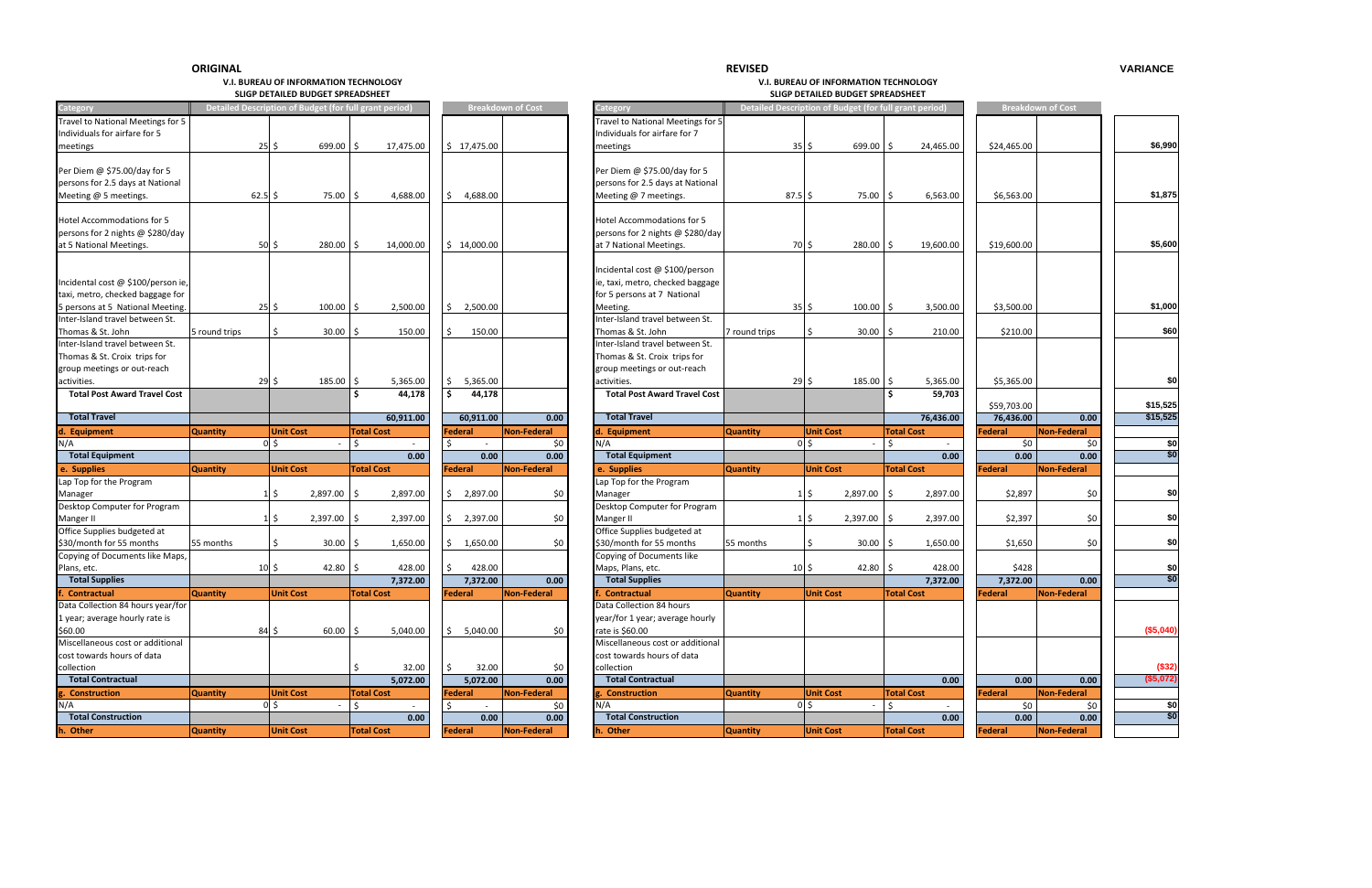#### **REVISED**

#### **VARIANCE**

#### **V.I. BUREAU OF INFORMATIONSLIGP DETAILED**

 **TECHNOLOGY V.I. BUREAU OF INFORMATION TECHNOLOGY BUDGET SPREADSHEET SLIGP DETAILED BUDGET SPREADSHEET**

| Category                                                                                                                                                                                                                                                     |               | Detailed Description of Budget (for full grant period) |                                 |         |                            | <b>Breakdown of Cost</b>   | Category                                                                                             |
|--------------------------------------------------------------------------------------------------------------------------------------------------------------------------------------------------------------------------------------------------------------|---------------|--------------------------------------------------------|---------------------------------|---------|----------------------------|----------------------------|------------------------------------------------------------------------------------------------------|
| Out-reach related cost meeting<br>space for approximately 100<br>attendees per meeting @<br>\$1300.00 for Room Rental for a<br>total of 3 meetings. In an<br>analysis of meeting space in the<br>Virgin Islands it has been<br>determined that \$1300 is the |               | 1,300.00                                               | 3,900.00                        | Ś.      | 3,900.00                   | \$0                        | Out-reac<br>space fo<br>attendee<br>\$1300.00<br>total of 3<br>analysis o<br>Virgin Isla<br>determin |
| going rate for same.<br>Wireless Connection for laptop.<br>One (1) laptop \$75.00 x 11<br>months. The monthly cost of the<br>Laptop connection is \$75.00.                                                                                                   | $11 \,$ \$    | $3 \mid \xi$<br>75.00                                  | \$<br>\$<br>825.00              | \$      | 825.00                     | \$0                        | going rat<br>Wireless<br>One (1) la<br>months.<br>the Lapto                                          |
| Printing 5 fliers, 5,000 copies<br>each.<br>AVAYA Telephone & cost of                                                                                                                                                                                        |               |                                                        | \$                              | \$      |                            | \$0                        | Printing 5<br>each.<br><b>AVAYA T</b>                                                                |
| installation<br><b>Total Other</b>                                                                                                                                                                                                                           |               |                                                        | \$<br>4,725.00                  | \$      | $\overline{a}$<br>4,725.00 | \$0<br>0.00                | installatio<br><b>State Pla</b><br>Total <sup>(</sup>                                                |
| <b>TOTAL DIRECT CHARGES</b>                                                                                                                                                                                                                                  |               | <b>Unit Cost</b>                                       | 515,628.00<br><b>Total Cost</b> | Federal | 515,628.00                 | 0.00<br><b>Non-Federal</b> | <b>TOTAL D</b>                                                                                       |
| i. Indirect Costs<br><b>Total Indirect</b><br><b>TOTALS</b>                                                                                                                                                                                                  | Quantity<br>0 | \$0                                                    | \$0<br>\$0<br>\$515,628         | \$      | \$0<br>\$0<br>515,628      | \$0<br>\$0<br>\$0          | Indired<br>Total I<br><b>TOTALS</b>                                                                  |

**\* Please**which indicates that the requirements for local matching funds under \$200,000 is waived for certain territories. Additionally we confirm that one half of the Federal Funds will be held in reserve until Phase II begins. Additionally we confirm that one half of the Federal Funds will be held in reserve until Phase II begins.

| Category                                                                                                                                                                                                                                                                             |                 | Detailed Description of Budget (for full grant period) |                                 |         |                       | <b>Breakdown of Cost</b> | <b>Category</b>                                                                                                                                                                                                                                                                      |                 | Detailed Description of Budget (for full grant period) |          |                                 |                         | <b>Breakdown of Cost</b> |                |
|--------------------------------------------------------------------------------------------------------------------------------------------------------------------------------------------------------------------------------------------------------------------------------------|-----------------|--------------------------------------------------------|---------------------------------|---------|-----------------------|--------------------------|--------------------------------------------------------------------------------------------------------------------------------------------------------------------------------------------------------------------------------------------------------------------------------------|-----------------|--------------------------------------------------------|----------|---------------------------------|-------------------------|--------------------------|----------------|
| Out-reach related cost meeting<br>space for approximately 100<br>attendees per meeting @<br>\$1300.00 for Room Rental for a<br>total of 3 meetings. In an<br>analysis of meeting space in the<br>Virgin Islands it has been<br>determined that \$1300 is the<br>going rate for same. |                 | $1,300.00$ \ \$                                        | 3,900.00                        |         | 3,900.00              | \$0                      | Out-reach related cost meeting<br>space for approximately 100<br>attendees per meeting @<br>\$1300.00 for Room Rental for a<br>total of 3 meetings. In an<br>analysis of meeting space in the<br>Virgin Islands it has been<br>determined that \$1300 is the<br>going rate for same. |                 | $1,300.00$   \$<br>3 I S                               |          | 3,900.00                        | \$3,900                 | \$0                      |                |
| Wireless Connection for laptop.<br>One (1) laptop \$75.00 x 11<br>months. The monthly cost of the                                                                                                                                                                                    |                 |                                                        |                                 |         |                       |                          | Wireless Connection for laptop.<br>One (1) laptop \$75.00 x 11<br>months. The monthly cost of                                                                                                                                                                                        |                 |                                                        |          |                                 |                         |                          |                |
| Laptop connection is \$75.00.<br>Printing 5 fliers, 5,000 copies<br>each.                                                                                                                                                                                                            | $11 \mid \zeta$ | 75.00 \$                                               | 825.00                          |         | 825.00                | \$0<br>\$0               | the Laptop connection is \$75.00<br>Printing 5 fliers, 5,000 copies<br>each.                                                                                                                                                                                                         |                 | $11 \mid \zeta$                                        | 75.00 \$ | 825.00                          | \$825<br>\$0            | \$0<br>\$0               | \$0<br>\$0     |
| AVAYA Telephone & cost of<br>installation                                                                                                                                                                                                                                            |                 |                                                        |                                 |         |                       | \$0                      | AVAYA Telephone & cost of<br>installation<br><b>State Plan Review Services</b>                                                                                                                                                                                                       |                 |                                                        |          | 6,073.00                        | \$0<br>\$6,073          | \$0                      | \$0<br>\$6,073 |
| <b>Total Other</b>                                                                                                                                                                                                                                                                   |                 |                                                        | 4,725.00                        |         | 4,725.00              | 0.00                     | <b>Total Other</b>                                                                                                                                                                                                                                                                   |                 |                                                        |          | 10,798.00                       | 10,798.00               | 0.00                     | \$6,073        |
| <b>TOTAL DIRECT CHARGES</b>                                                                                                                                                                                                                                                          | Quantity        | <b>Unit Cost</b>                                       | 515,628.00<br><b>Total Cost</b> | Federal | 515,628.00            | 0.00<br>Non-Federal      | <b>TOTAL DIRECT CHARGES</b>                                                                                                                                                                                                                                                          | <b>Quantity</b> | <b>Unit Cost</b>                                       |          | 595,628.00<br><b>Total Cost</b> | 595,628.00<br>Federal   | 0.00<br>Non-Federal      | \$80,000       |
| <b>Indirect Costs</b><br><b>Total Indirect</b><br><b>TOTALS</b>                                                                                                                                                                                                                      |                 |                                                        | \$0<br>\$0<br>\$515,628         |         | \$0<br>\$0<br>515,628 | \$0<br>\$0<br>\$0        | <b>Indirect Costs</b><br><b>Total Indirect</b><br><b>TOTALS</b>                                                                                                                                                                                                                      |                 |                                                        | \$0      | \$0<br>\$0<br>\$595,628         | \$0<br>\$0<br>\$595,628 | \$0<br>\$0<br>\$0        | \$80,000       |
|                                                                                                                                                                                                                                                                                      |                 |                                                        |                                 |         |                       |                          |                                                                                                                                                                                                                                                                                      |                 |                                                        |          |                                 |                         |                          |                |

\* Please Note that the Virgin Islands is not required to provide a match in accordance with 48 U.S.C. 1469a which indicates that the requirements for local matching funds under \$200,000 is waived for certain territories.

| <b>Category</b>              | <b>Federal Share</b> |                          | <b>Total Grant</b><br>Non-Federal | <b>Category</b>              | <b>Federal Share</b>     | Non-Federal<br><b>Total Grant</b> |
|------------------------------|----------------------|--------------------------|-----------------------------------|------------------------------|--------------------------|-----------------------------------|
| <b>Pre-Award Cost</b>        |                      |                          |                                   | <b>Pre-Award Cost</b>        |                          |                                   |
| Travel                       |                      | 16,733.00                |                                   | Travel                       | 16,733.00                |                                   |
| <b>Post Award Cost</b>       |                      |                          |                                   | <b>Post Award Cost</b>       |                          |                                   |
| Personnel                    |                      | 329,688.00               |                                   | Personnel                    | 365,938.00               |                                   |
| Fringe Program Manager I     |                      | 43,158.00                |                                   | Fringe Program Manager I     | 37,800.00                |                                   |
| Fringe Program Manager II    |                      | 64,702.00                |                                   | Fringe Program Manager II    | 97,284.00                |                                   |
| Travel                       |                      | 44,178.00                |                                   | Travel                       | 59,703.00                |                                   |
| Equipment                    |                      | $\overline{\phantom{0}}$ |                                   | Equipment                    | $\overline{\phantom{0}}$ |                                   |
| Supplies                     |                      | 7,372.00                 |                                   | Supplies                     | 7,372.00                 |                                   |
| Contractual                  |                      | 5,072.00                 |                                   | Contractual                  |                          |                                   |
| Construction                 |                      | $\overline{\phantom{a}}$ |                                   | Construction                 |                          |                                   |
| Other                        |                      | 4,725.00                 |                                   | Other                        | 10,798.00                |                                   |
| <b>Total Post Award Cost</b> |                      | 498,895.00               |                                   | <b>Total Post Award Cost</b> | 578,895.00               | S0                                |
| <b>Total SLIGP Grant</b>     |                      | 515,628.00               | 515,628.00<br>\$0 <sub>5</sub>    | <b>Total SLIGP Grant</b>     | 595,628.00               | $$0 \text{ } $595,62$             |

| tegory                       | <b>Federal Share</b>     | Non-Federal<br><b>Total Grant</b> | <b>Category</b>              |   | <b>Federal Share</b> | <b>Non-Federal</b><br><b>Total Grant</b> |            |
|------------------------------|--------------------------|-----------------------------------|------------------------------|---|----------------------|------------------------------------------|------------|
| <b>-Award Cost</b>           |                          |                                   | <b>Pre-Award Cost</b>        |   |                      |                                          |            |
| Travel                       | 16,733.00                |                                   | Travel                       | э | 16,733.00            |                                          | $\sim$     |
| st Award Cost                |                          |                                   | <b>Post Award Cost</b>       |   |                      |                                          |            |
| Personnel                    | 329,688.00               |                                   | Personnel                    |   | 365,938.00           |                                          | 36,250.00  |
| Fringe Program Manager I     | 43,158.00                |                                   | Fringe Program Manager I     |   | 37,800.00            |                                          | (5,358.00) |
| Fringe Program Manager II    | 64,702.00                |                                   | Fringe Program Manager II    |   | 97,284.00            |                                          | 32,582.00  |
| Travel                       | 44,178.00                |                                   | Travel                       |   | 59,703.00            |                                          | 15,525.00  |
| Equipment                    |                          |                                   | Equipment                    |   |                      |                                          |            |
| Supplies                     | 7,372.00                 |                                   | Supplies                     |   | 7,372.00             |                                          |            |
| Contractual                  | 5,072.00                 |                                   | Contractual                  |   |                      |                                          | (5,072.00) |
| Construction                 | $\overline{\phantom{0}}$ |                                   | Construction                 |   |                      |                                          |            |
| Other                        | 4,725.00                 |                                   | Other                        |   | 10,798.00            |                                          | 6,073.00   |
| <b>Total Post Award Cost</b> | 498,895.00               | \$0                               | <b>Total Post Award Cost</b> |   | 578,895.00           |                                          | 80,000.00  |
| Total SLIGP Grant            | 515,628.00               | $$0 \; $515,628.00$               | <b>Total SLIGP Grant</b>     |   | 595,628.00           | $$0 \; $595,628.00$                      | 80,000.00  |

#### **Budget Summary Budget Summary**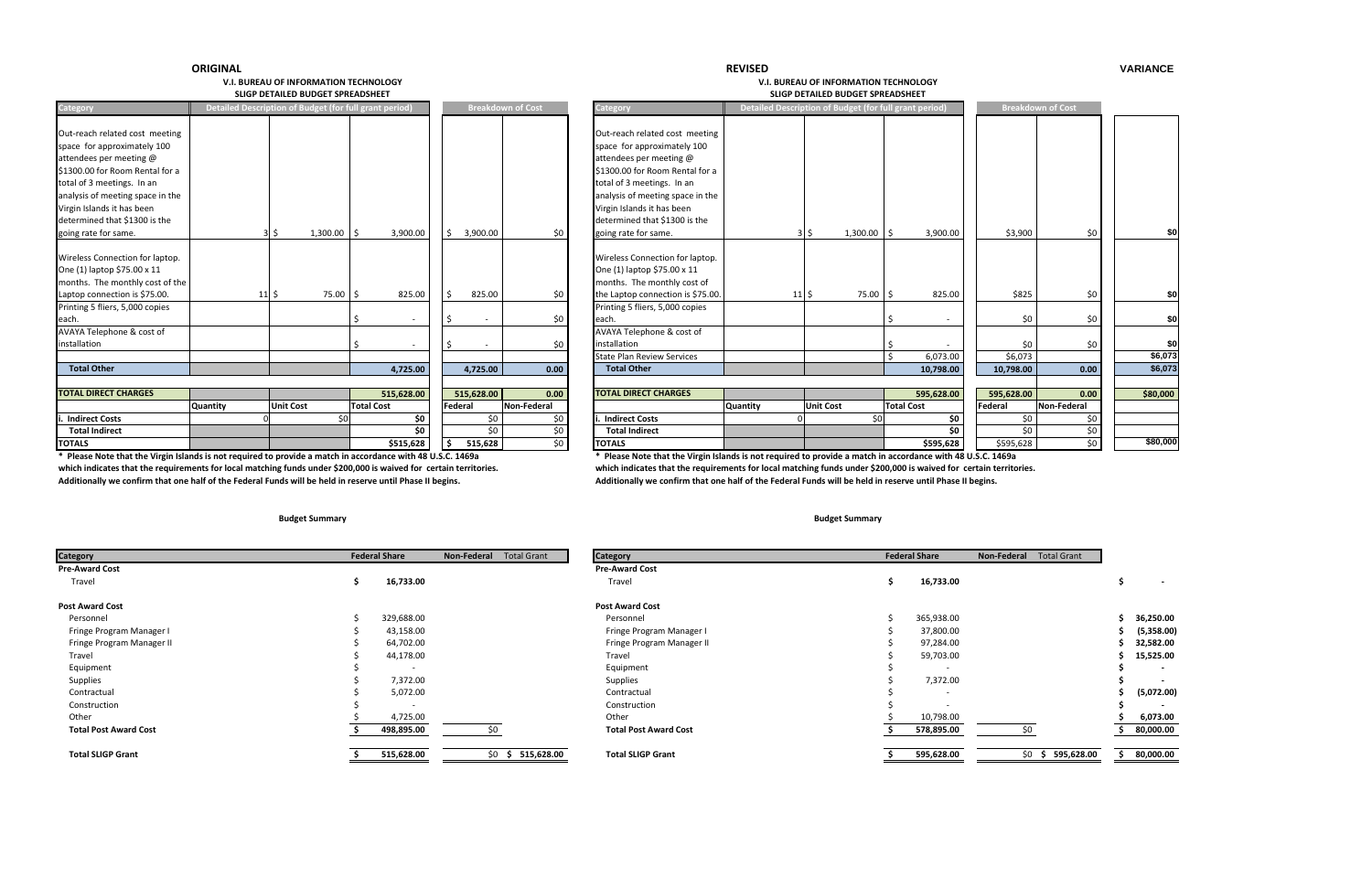## **Personnel**

| <b>Federal:</b>     | \$365,938 |
|---------------------|-----------|
| <b>Non-Federal:</b> | S 0       |
| Total:              | \$365,938 |

See the Detailed Budget Spreadsheet for calculations

- x Two (2) Program Managers (Federal): The Program Managers under the direction of the SLIGP will provide oversight for the SLIGP grant, ensuring that all activities are completed on time and within budget. The Program Managers will be the primary points of contact for consultation with FirstNet, and will work to expand the State's governance structure. The budgeted costs (100% time) are only for the duties associated with public safety broadband and the SLIGP grant, and not for additional land mobile radio and general interoperable communication duties as the SWIC. In addition, the Program Managers will create a master plan to incorporate the NPSWBN technological requirements into our existing radio and broadband network infrastructure. The NPSWBN Master Plan would then become one of the public safety plans whose implementation is monitored by the PSC and reported to the Governor. They will have the responsibility of researching Long Term Evolution (LTE) technologies, educating, coordination of all SLIPG activities, managing the SLIGP budget, documenting all SLIGP activities, preparing USVI team for the FIRSTNET consultations, data collection and assuring compliance with SLIGP requirements. These efforts will be done in collaboration with existing Bureau of Information Technology staff.
- x They will provide all Grant Management functions as well. The Program Managers will provide grant management support, including completing progress reports, managing the project's budget, and ensuring grant activities are completed on time.
- x They will also serve as Outreach Coordinator and provide services such as organize meetings with local jurisdictions, and communicate information about grant activities to key stakeholders.
- x They will conduct and assist with Data Collection during the phase II portion of the Grant.

## **Fringe**

| <b>Federal:</b>     | \$135,084 |
|---------------------|-----------|
| <b>Non-Federal:</b> | SO.       |
| Total:              | \$135,084 |

See the Detailed Budget Spreadsheet for calculations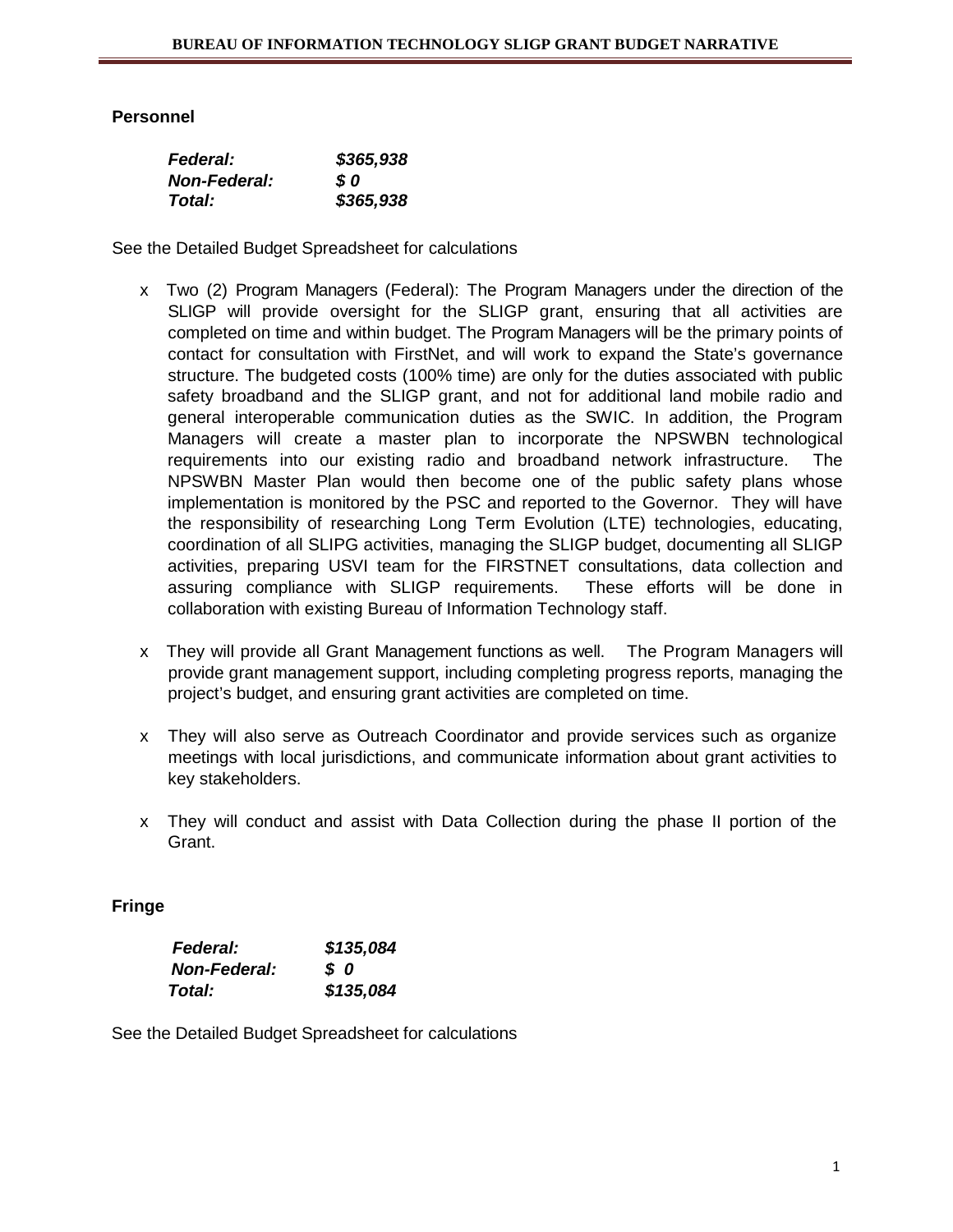## **Program Manager 1, Fringe for 3 years**

| <b>Federal:</b>     | \$37,800 |
|---------------------|----------|
| <b>Non-Federal:</b> | s o      |
| Total:              | \$37,800 |

x One (1) Program Manager (Federal): Benefits include FICA, Workman's Compensation, health insurance and retirement. This Manager spends 100% of the time on SLIGP, so 100% of the fringe benefits cost have been allocated to this grant. His duties include grants management, outreach support, and Data Collection as well as what is outlined above. This cost is for three (3) years and is slightly lower than Program Manager II Fringe Benefits costs because the current incumbent is covered by his spouse Health Insurance. However, he is required to pay for the cost of Life Insurance which is (\$2.16 per pay period).

## **Program Manager 2, Fringe, 2 year period (Year 2 and 3)**

| <b>Federal:</b>     | \$47,534 |
|---------------------|----------|
| <b>Non-Federal:</b> | s o      |
| Total:              | \$47,534 |

• One (1) Program Manager (Federal): Fringe Benefits include FICA, Workman's Compensation, health insurance and retirement. This Manager spends 100% of the time on SLIGP, so 100% of the fringe benefits cost have been allocated to this grant. The duties include grants management, outreach support and data collection as well, as what is outlined above. This cost is for the two years.

## **Program Manager 2, Fringe, 1 year period (Year 4)**

| <b>Federal:</b>     | \$28,600 |
|---------------------|----------|
| <b>Non-Federal:</b> | s o      |
| Total:              | \$28,600 |

One (1) Program Manager (Federal): Benefits include FICA, Workman's Compensation, health insurance and retirement. This Manager spends 100% of the time on SLIGP, so 100% of the fringe benefits cost have been allocated to this grant. The duties of this Program Manager include grants management, outreach support and data collection as well, as what is outlined above.

## **Program Manager 2, Fringe, 18 pay periods (Year 5)**

| <b>Federal:</b>     | \$21,150 |
|---------------------|----------|
| <b>Non-Federal:</b> | SO.      |
| Total:              | \$21,150 |

One (1) Program Manager (Federal): Benefits include FICA, Workman's Compensation, health insurance and retirement. This Manager spends 100% of the time on SLIGP, so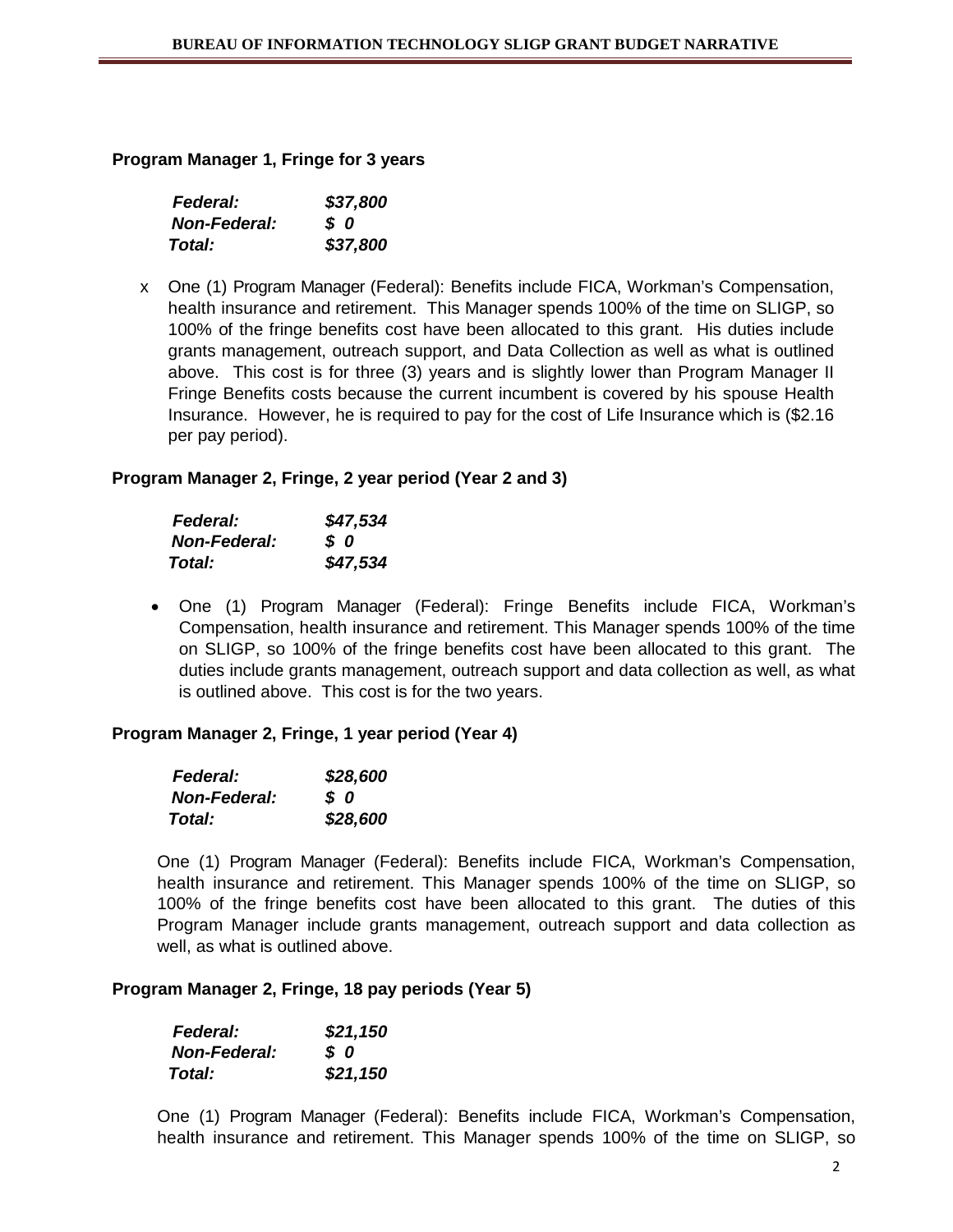100% of the fringe benefits cost have been allocated to this grant. The duties of this Program Manager include grants management, outreach support and data collection as well, as what is outlined above. These funds will cover only up to pay period 18. Due to limited funding, the grant is unable to support any cost for personnel beyond period 18.

#### **Travel**

| Pre-Award           |          |
|---------------------|----------|
| <b>Federal:</b>     | \$16,733 |
| <b>Non-Federal:</b> | SO       |
| Total:              | \$16,733 |

See the Detailed Budget Spreadsheet for calculations

x Travel for Regional and National Meetings with FirstNet (Federal): Staff will attend national and regional conferences to meet with FirstNet and share information and collaborate with other grant recipients. Travel costs include airfare, hotel, per diem and other miscellaneous cost (ie. taxi, metro, shuttle services, and checked baggage).

#### **Travel**

| Post Award          |          |
|---------------------|----------|
| <b>Federal:</b>     | \$59,703 |
| <b>Non-Federal:</b> | SO.      |
| Total:              | \$59,703 |

See the Detailed Budget Spreadsheet for calculations

x Travel for Regional and National Meetings with FirstNet (Federal): Staff will attend national and regional conferences to meet with FirstNet and share information and collaborate with other grant recipients. Travel costs include airfare, hotel, per diem and other miscellaneous cost (ie. taxi, metro, shuttle services, and checked baggage). Also included is cost for inter-island travel from St. Thomas to St. Croix and vice versa and for travel from St. Thomas to St. John.

#### **Equipment**

| <b>Federal:</b>     | 80 |
|---------------------|----|
| <b>Non-Federal:</b> | 80 |
| Total:              | SO |

We do not plan to have any equipment costs for this grant program.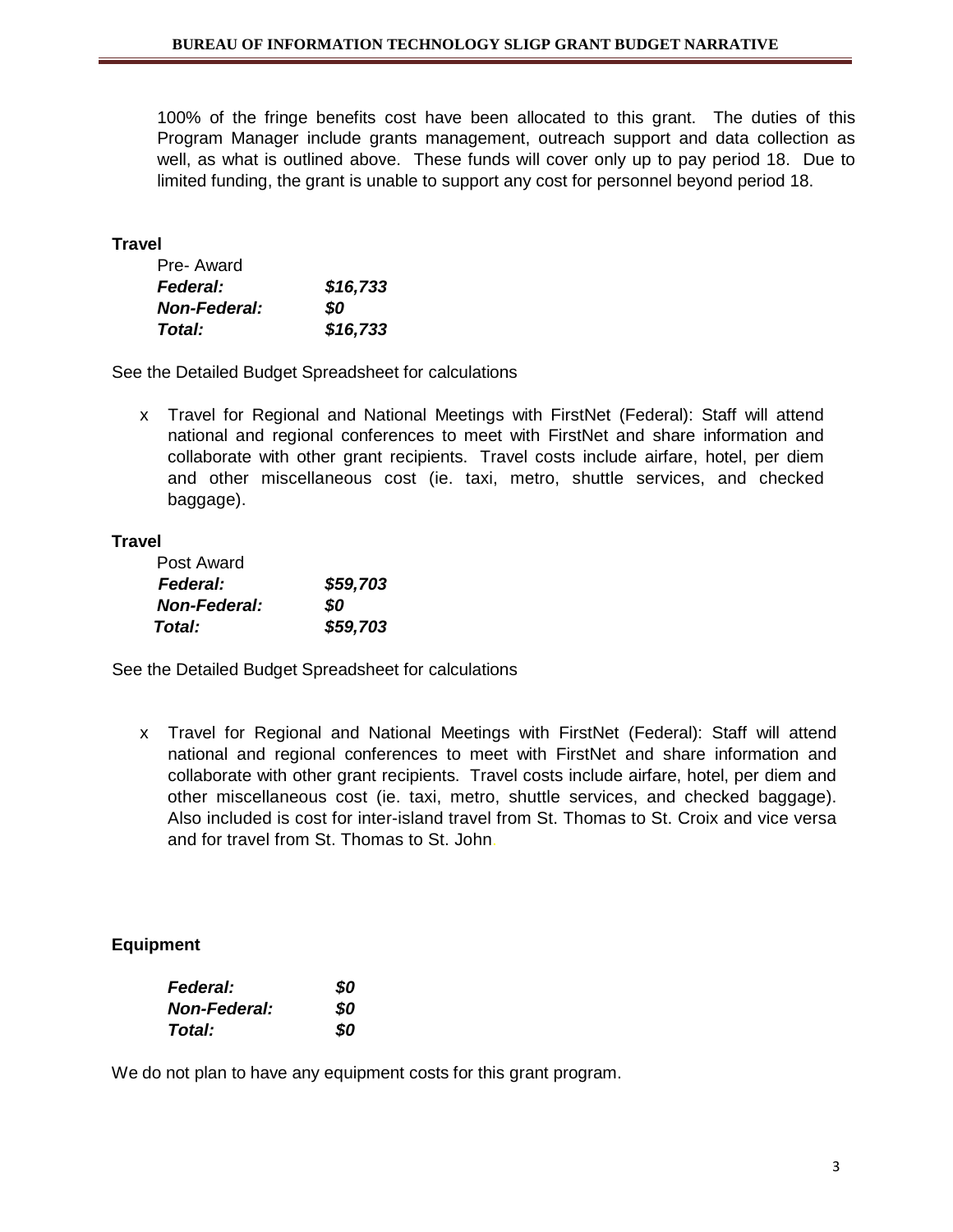#### **Supplies**

| <b>Federal:</b>      | \$7,372 |
|----------------------|---------|
| <b>Non-Federal:</b>  | SO      |
| <i><b>Total:</b></i> | 7,372   |

See the Detailed Budget Spreadsheet for calculations

- x Desktop Computer (Federal): A Desktop Computer will be purchased for Program Manager II who will perform Grant Management, Outreach Coordination, and Data Collection functions to support their grant-related activities under this grant. The cost for this computer will be 100% Federal. A printer which was originally planned to be purchased has been cancelled. Cost of printing will be handled by the Bureau of Information Technology local funds.
- x Office Supplies (Federal): This includes paper, folders, pens, and other general office supplies which will be used by the Program Managers for grant-related activities. This item will be 100% federally funded since this grant has a zero match requirement for the Territory of the Virgin Islands.
- x Laptop (Federal): A new laptop for the Program Manager I will be used while on travel and for conducting other grant-related work will be procured under this grant. This item will be 100% federally funded in accordance with the zero match requirement for the Territory.

## **Contractual**

| <b>Federal:</b>     | 80 |
|---------------------|----|
| <b>Non-Federal:</b> | 80 |
| <b>Total:</b>       | 80 |

We do not plan to have any contractual costs for this grant program.

## **Construction**

| <b>Federal:</b>     | 80 |
|---------------------|----|
| <b>Non-Federal:</b> | 80 |
| Total:              | SO |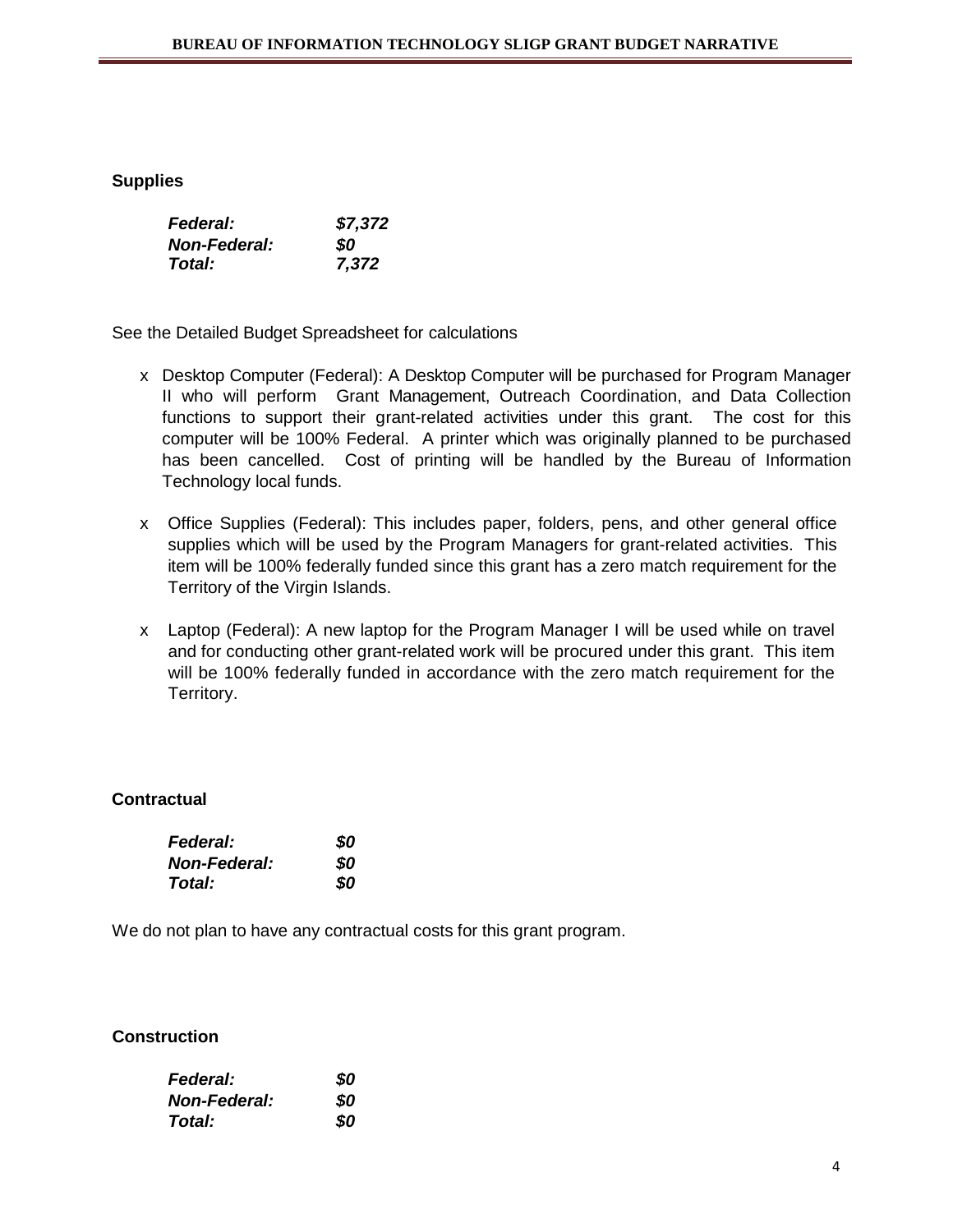We do not plan to have any construction costs for this grant program.

**Other**

| <b>Federal:</b>     | \$10,798 |
|---------------------|----------|
| <b>Non-Federal:</b> | SO.      |
| <b>Total:</b>       | \$10,798 |

See the Detailed Budget Spreadsheet for calculations

- x Wireless Connection for a Laptop (Federal 100%): The one laptop purchased is for Program Manager I who will perform Grants Management, Outreach Coordinator functions and Data Collections under this grant. He will have wireless connections to facilitate work while at meetings and on travel.
- x Outreach related activities cost including cost for meeting space (Federal -100%): The outreach efforts would be structured on educating the First Responders on the data gathering needs under this grant and in helping them to understand the purpose of FirstNet. Our efforts will also help them to understand the type of infrastructure that is needed as well as educate them on LTE Technology.
- x State Plan Review Services including costs for planning, as well as expert review and analysis of the State Plan.

#### **Indirect Cost**

| <b>Federal:</b>     | 80  |
|---------------------|-----|
| <b>Non-Federal:</b> | SO. |
| Total:              | SO. |

x Indirect Cost (Federal and Non-Federal): The Territory does not have a Negotiated Indirect Cost Rate Agreement with the U.S. Department of Interior for the Bureau of Information Technology at this time. Once one is established it would be applied to future grants.

## **TOTALS**

| <b>Federal:</b>     | \$595,628 |
|---------------------|-----------|
| <b>Non-Federal:</b> | SO        |
| Total:              | \$595,628 |

**\*Amount includes \$16,733 Pre-Award cost for attending a consultation meeting from May 14 – 16, 2013 in Arlington, Virginia.**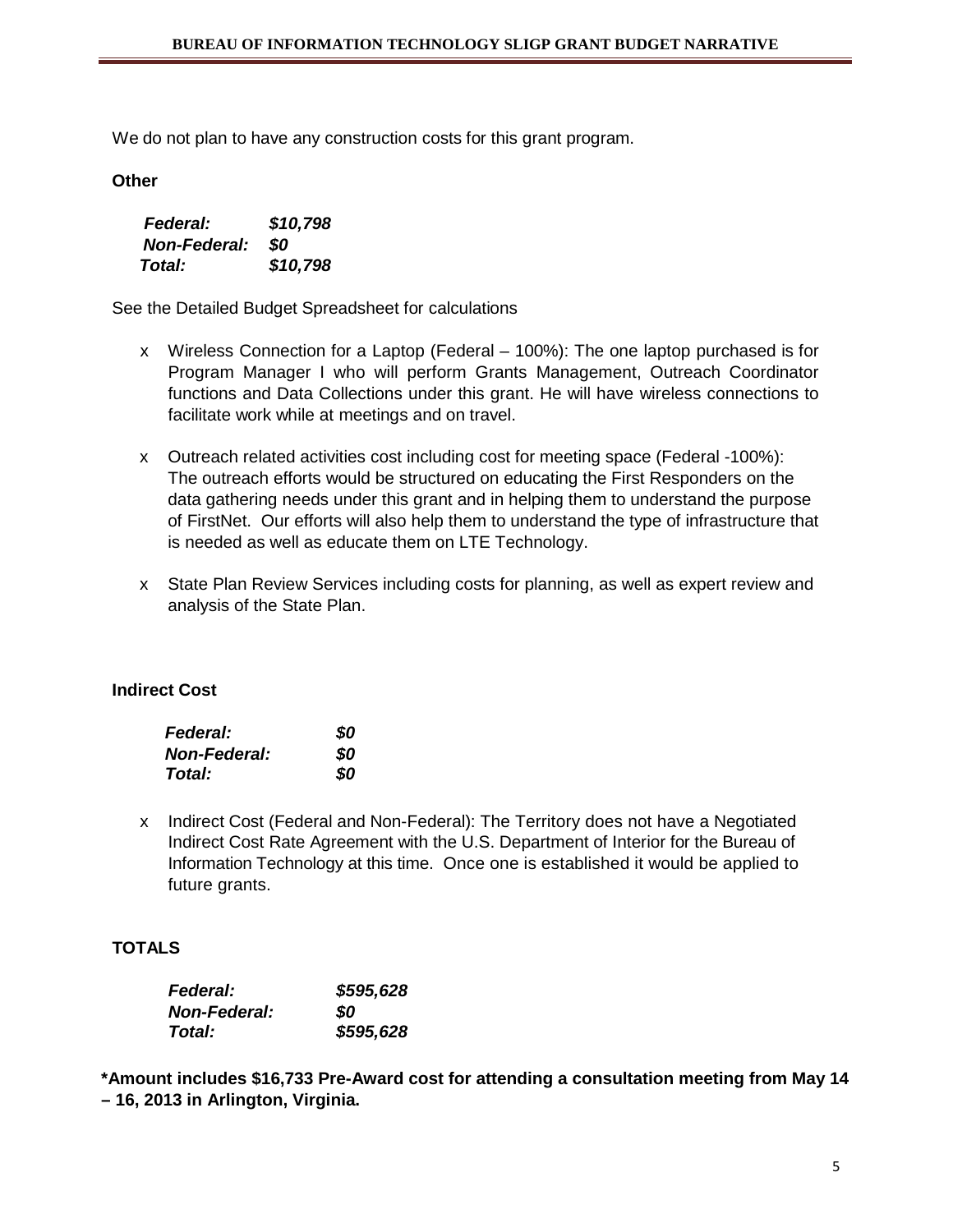# **BUDGET INFORMATION - Non-Construction Programs** OMB Number: 4040-0006 **Expiration Date: 01/31/2019**

**\$ Grant Program Function or Activity (a) Catalog of Federal Domestic Assistance Number (b) Estimated Unobligated Funds New or Revised Budget Federal(c) Non-Federal(d) Federal(e) Non-Federal (f) Total (g) 5. Totals4. 3. 2. 1.State and Local \$\$\$\$**  $|\$$  **\$**  $\left| \frac{\$}{\$} \right|$  **\$**  $\left| \frac{\$}{\$} \right|$  **\$**  $\left| \frac{\$}{\$} \right|$ **Implementation Grant Program (SLIGP) 11.549** $|\$$  595,628.00  $|\$$  595,628.00  $|\$$  595,628.00 **\$ 595,628.00 595,628.00** I I I I I I I I I I I I I I I I I I I I I I I I I I I I I I I I I I I I I I I I I I I I  $||\$$   $||\$$   $|$  595,628.00 $||\$$   $||\$$ 

#### **SECTION A - BUDGET SUMMARY**

Standard Form 424A (Rev. 7- 97) Prescribed by OMB (Circular A -102) Page 1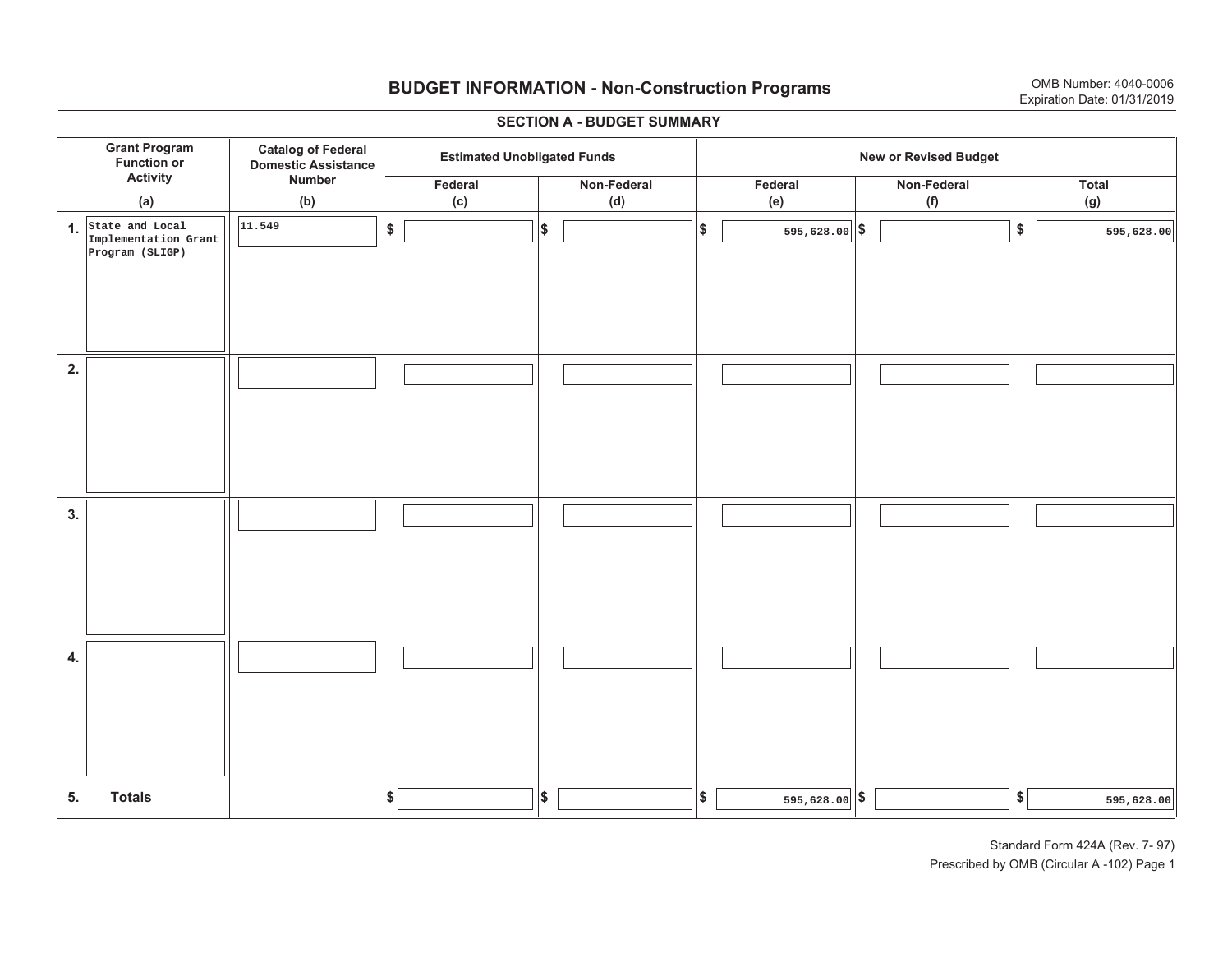| 6. Object Class Categories             |     |                                                            |     |                  | GRANT PROGRAM, FUNCTION OR ACTIVITY |               |                              | Total      |
|----------------------------------------|-----|------------------------------------------------------------|-----|------------------|-------------------------------------|---------------|------------------------------|------------|
|                                        | (1) |                                                            | (2) | $\overline{(3)}$ |                                     | (4)           |                              | (5)        |
|                                        |     | State and Local<br>Implementation Grant<br>Program (SLIGP) |     |                  |                                     |               |                              |            |
| a. Personnel                           | \$  | $365,938.00$ \$                                            |     | \$               |                                     | $\frac{1}{2}$ | $\left  \right\rangle$       | 365,938.00 |
|                                        |     |                                                            |     |                  |                                     |               |                              |            |
| b. Fringe Benefits                     |     | 135,084.00                                                 |     |                  |                                     |               |                              | 135,084.00 |
| c. Travel                              |     | 76,436.00                                                  |     |                  |                                     |               |                              | 76,436.00  |
| d. Equipment                           |     | 0.00                                                       |     |                  |                                     |               |                              |            |
| e. Supplies                            |     | 7,372.00                                                   |     |                  |                                     |               |                              | 7,372.00   |
| f. Contractual                         |     | 0.00                                                       |     |                  |                                     |               |                              |            |
| g. Construction                        |     | 0.00                                                       |     |                  |                                     |               |                              |            |
| h. Other                               |     | 10,798.00                                                  |     |                  |                                     |               |                              | 10,798.00  |
| i. Total Direct Charges (sum of 6a-6h) |     | 595,628.00                                                 |     |                  |                                     |               | $\frac{1}{2}$                | 595,628.00 |
| j. Indirect Charges                    |     | 0.00                                                       |     |                  |                                     |               | $\left  \frac{1}{2} \right $ |            |
| k. TOTALS (sum of 6i and 6j)           | \$  | 595,628.00 \$                                              |     | \$               |                                     | \$            | $\left  \right\rangle$       | 595,628.00 |
|                                        |     |                                                            |     |                  |                                     |               |                              |            |
| 7. Program Income                      | \$  |                                                            | \$  | \$               |                                     | \$            | $\left  \mathsf{s} \right $  |            |

#### **SECTION B - BUDGET CATEGORIES**

**Authorized for Local Reproduction**

Standard Form 424A (Rev. 7- 97)

Prescribed by OMB (Circular A -102) Page 1A